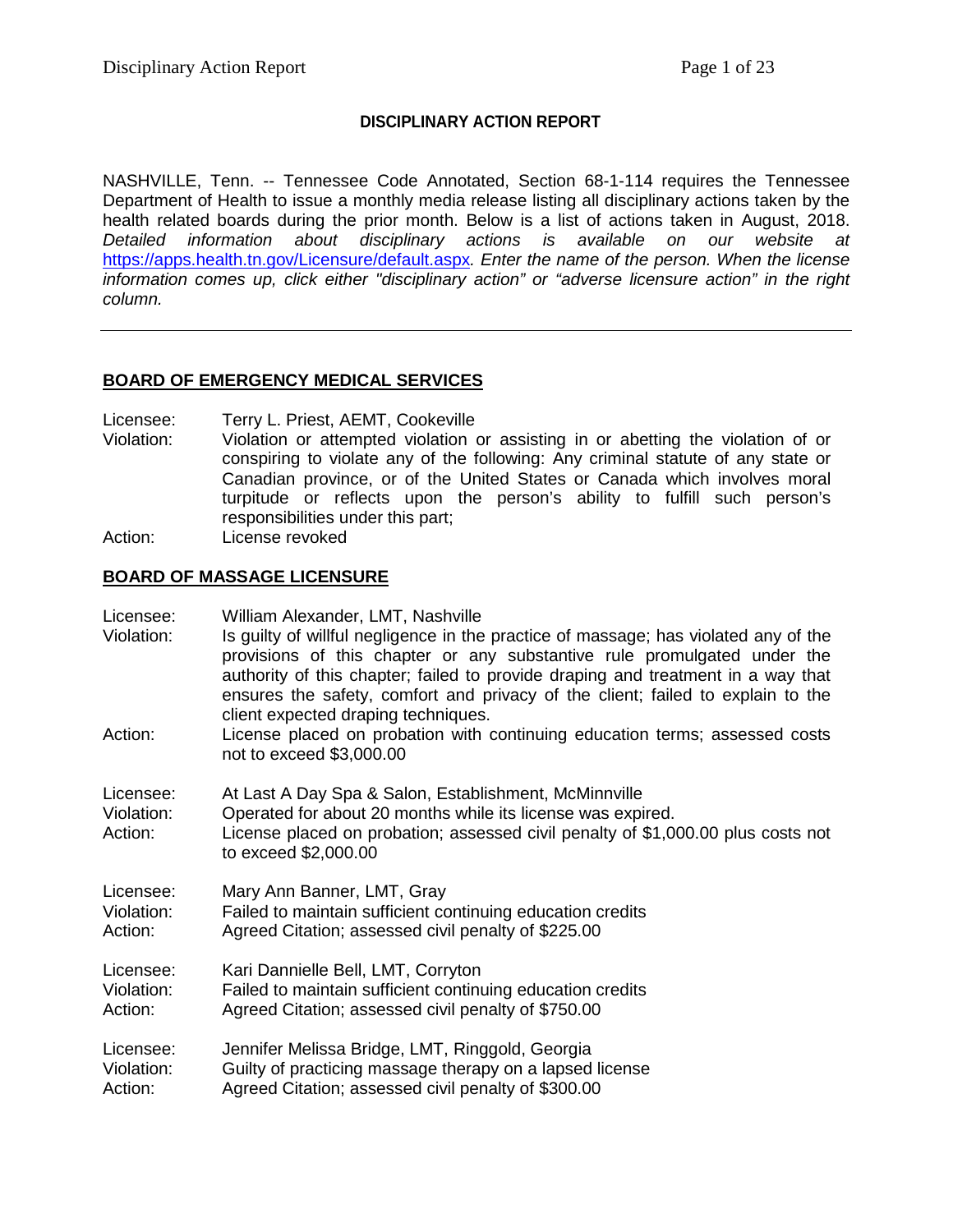| Licensee:<br>Violation:<br>Action: | Brightness Massage School for the Blind (closed), Memphis<br>Failed to comply with Board standards for massage schools, including by failing<br>to keep/maintain required documents and student records, failing to notify the<br>Board of changes to its operations, and other violations.<br>License has been retired, assessed costs not to exceed \$6,000.00                                                                                                                                                                                                                                                                                                                                                                                    |
|------------------------------------|-----------------------------------------------------------------------------------------------------------------------------------------------------------------------------------------------------------------------------------------------------------------------------------------------------------------------------------------------------------------------------------------------------------------------------------------------------------------------------------------------------------------------------------------------------------------------------------------------------------------------------------------------------------------------------------------------------------------------------------------------------|
| Licensee:<br>Violation:<br>Action: | April Rae Marie Brown, LMT, Limestone<br>Failed to maintain sufficient continuing education credits<br>Agreed Citation; assessed civil penalty of \$175.00                                                                                                                                                                                                                                                                                                                                                                                                                                                                                                                                                                                          |
| Licensee:<br>Violation:<br>Action: | Diana Budde, LMT Nashville<br>Operated and practiced in her massage establishment while its license was<br>expired for about 16 months.<br>License reprimanded and placed on probation; assessed civil penalty of<br>\$1,750.00 plus costs not to exceed \$2,000.00                                                                                                                                                                                                                                                                                                                                                                                                                                                                                 |
| Licensee:<br>Violation:<br>Action: | Gretchen Kelsey Carrubba, LMT, Johnson City<br>Failed to maintain sufficient continuing education credits<br>Agreed Citation; assessed civil penalty of \$600.00                                                                                                                                                                                                                                                                                                                                                                                                                                                                                                                                                                                    |
| Licensee:<br>Violation:<br>Action: | Champalou Spa, (Jenilee Mann, Owner), Applicant, Barlett/Arlington<br>Is guilty of fraud in the practice of massage or fraud or deceit in the licensee's<br>admission to the practice of massage[.] Has violated any of the provisions of this<br>chapter or any substantive rule promulgated under the authority of this chapter[.]<br>Practiced massage without a license, operated a massage establishment<br>without a license, allowed unlicensed individuals to practice massage at the<br>establishment; misrepresented criminal conviction history.<br>License application denied                                                                                                                                                           |
| Licensee:<br>Violation:<br>Action: | Yan Chen, Applicant, Clarksville<br>Is guilty of fraud in the practice of massage or fraud or deceit in the licensee's<br>admission to the practice of massage[.] Persons or massage establishments,<br>engaged in massage for compensation shall be licensed by the massage<br>licensure board. Any person or establishment who advertises or engages in<br>massage for compensation without a current valid license from the massage<br>licensure board commits a Class B. misdemeanor. It is unlawful to use the word<br>"massage" or any other term that implies massage technique or method when<br>advertising a service by a person who is not licensed under this chapter or<br>another chapter of state law.<br>License application denied |
| Licensee:<br>Violation:            | Kimberly Collins-Davis, LMT, Murfreesboro<br>Practiced while massage therapist license was expired; operated a massage<br>establishment while its establishment license was expired; operated an<br>unlicensed establishment.                                                                                                                                                                                                                                                                                                                                                                                                                                                                                                                       |
| Action:                            | License placed on probation; assessed with civil penalty of \$4,500.00; plus<br>costs not to exceed \$1,000.00                                                                                                                                                                                                                                                                                                                                                                                                                                                                                                                                                                                                                                      |
| Licensee:<br>Violation:            | Tracey Coppock, LMT, Knoxville<br>Has practiced as a licensed massage therapist in an unlicensed massage<br>establishment[.]                                                                                                                                                                                                                                                                                                                                                                                                                                                                                                                                                                                                                        |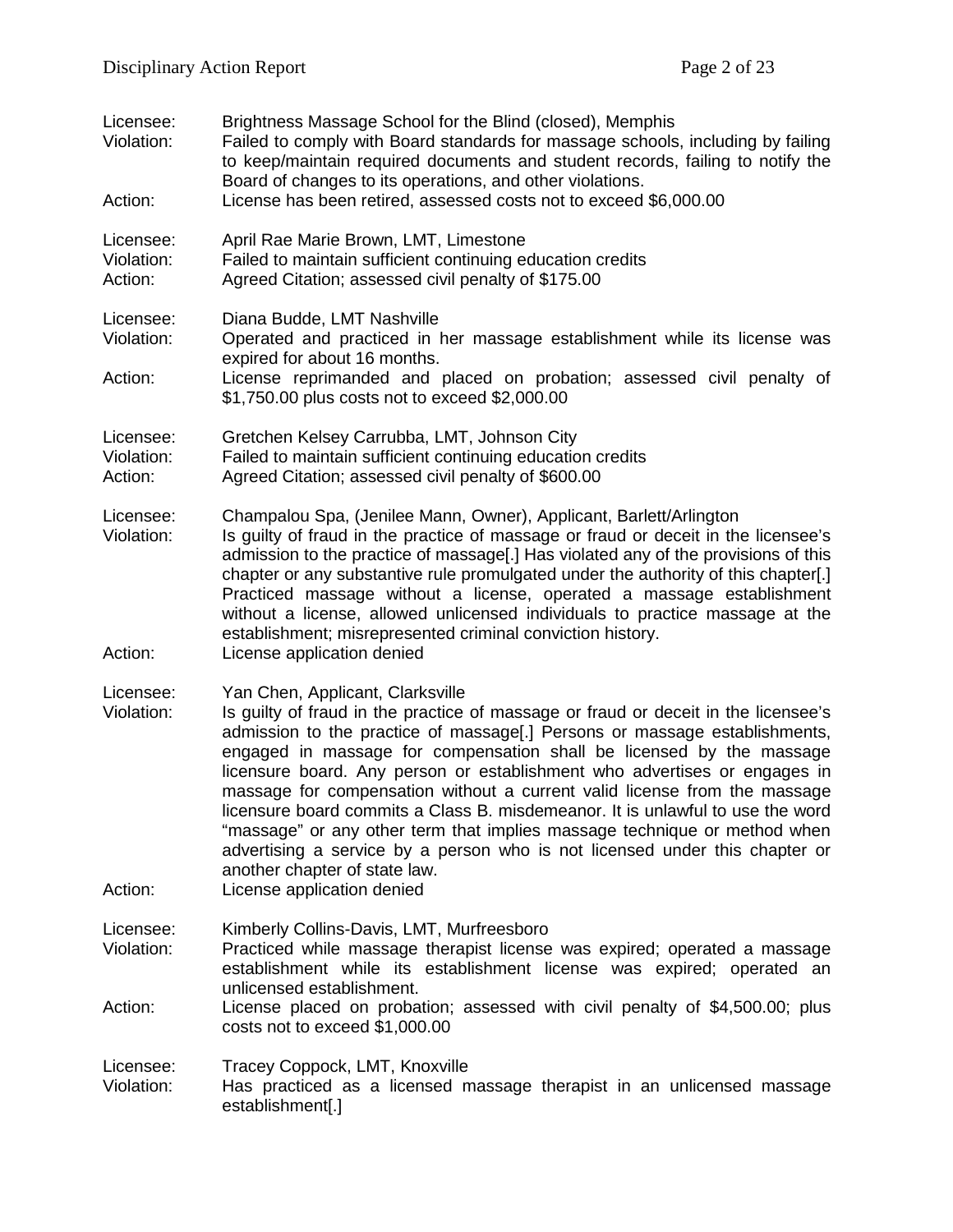| Action:                            | License placed on probation; assessed civil penalty of \$500.00 plus costs not to<br>exceed \$1,000.00                                                                                                                                                                                                                                                                                                                                                          |
|------------------------------------|-----------------------------------------------------------------------------------------------------------------------------------------------------------------------------------------------------------------------------------------------------------------------------------------------------------------------------------------------------------------------------------------------------------------------------------------------------------------|
| Licensee:<br>Violation:<br>Action: | Denise Renee Coryell, LMT, Knoxville<br>Failed to maintain sufficient continuing education credits<br>Agreed Citation; assessed civil penalty of \$275.00                                                                                                                                                                                                                                                                                                       |
| Licensee:<br>Violation:<br>Action: | Courtley Chiropractic, Establishment, Knoxville<br>Guilty of operating a massage establishment on a lapsed license<br>Agreed Citation; assessed civil penalty of \$1,100.00                                                                                                                                                                                                                                                                                     |
| Licensee:<br>Violation:<br>Action: | Kimberly Blevins Cowden, LMT Johnson City<br>Failed to maintain sufficient continuing education credits<br>Agreed Citation; assessed civil penalty of \$775.00                                                                                                                                                                                                                                                                                                  |
| Licensee:<br>Violation:<br>Action: | Dedmon Chiropractic, Establishment, Nashville<br>Operated while its establishment license was expired for about 16 months.<br>License placed on probation; assessed civil penalty of \$1,750.00 plus costs not<br>to exceed \$2,000.00                                                                                                                                                                                                                          |
| Licensee:<br>Violation:<br>Action: | Jianchun Geng, LMT Gallatin<br>Guilty of willful negligence in the practice of massage; has violated any of the<br>provisions of this part or any substantive rule promulgated under the authority of<br>this part; is guilty of unethical or unprofessional conduct; failed to properly drape<br>clients; massaged or touched clients' breasts and/or genitals during massages.<br>License voluntarily surrendered; assessed costs not to exceed \$3,000.00    |
| Licensee:<br>Violation:<br>Action: | Mattie Ladonya Griffin, LMT, Dandridge<br>Failed to maintain sufficient continuing education credits<br>Agreed Citation; assessed civil penalty of \$475.00                                                                                                                                                                                                                                                                                                     |
| Licensee:<br>Violation:<br>Action: | Donna Hale, LMT, McMinnville<br>Operated and worked in a massage establishment that had an expired massage<br>establishment license for about 20 months.<br>License placed on probation; assessed civil penalty of \$1,000.00 plus costs not<br>to exceed \$2,000.00                                                                                                                                                                                            |
| Licensee:<br>Violation:<br>Action: | Ashley Marie Hicks, LMT, Rocky Top<br>Failed to maintain sufficient continuing education credits<br>Agreed Citation; assessed civil penalty of \$375.00                                                                                                                                                                                                                                                                                                         |
| Licensee:<br>Violation:            | Chunan Andrew Jiang, LMT, Memphis<br>Guilty of fraud in the practice of massage or fraud or deceit in the licensee's<br>admission to the practice of massage; has violated this chapter or any<br>substantive rule promulgated under the authority of this chapter; is guilty of<br>unethical or unprofessional conduct. Practiced without a massage therapist<br>license, operated an unlicensed massage establishment, mislead the Board<br>when interviewed. |
| Action:                            | License has been retired, assessed costs not to exceed \$6,000.00                                                                                                                                                                                                                                                                                                                                                                                               |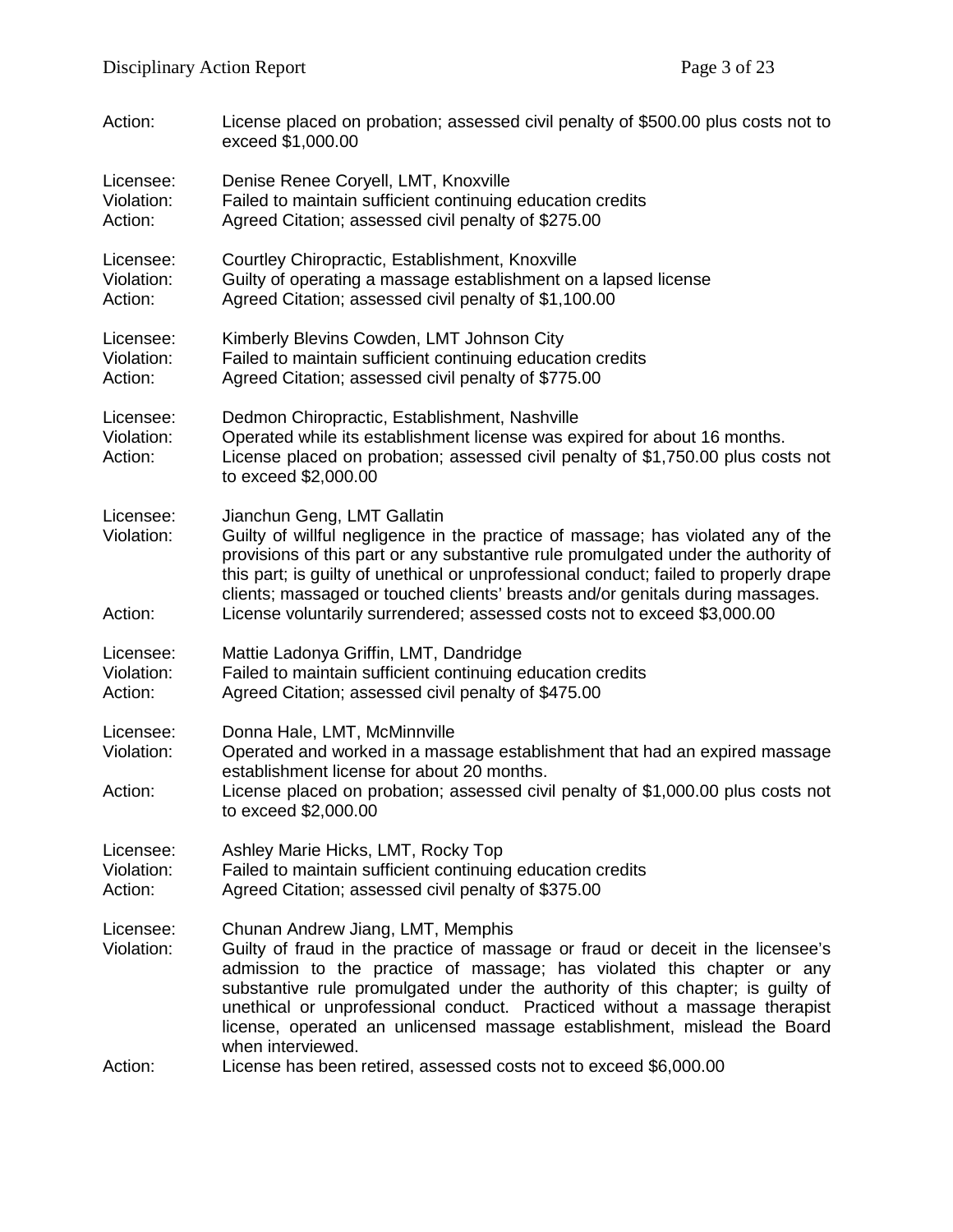| Licensee:                          | Sandra Hurst Johnson, LMT, Franklin                                                                                                                                                                                                                                                                                                                                                                                                                                                                                           |
|------------------------------------|-------------------------------------------------------------------------------------------------------------------------------------------------------------------------------------------------------------------------------------------------------------------------------------------------------------------------------------------------------------------------------------------------------------------------------------------------------------------------------------------------------------------------------|
| Violation:                         | Guilty of practicing massage therapy on a lapsed license                                                                                                                                                                                                                                                                                                                                                                                                                                                                      |
| Action:                            | Agreed Citation; assessed civil penalty of \$600.00                                                                                                                                                                                                                                                                                                                                                                                                                                                                           |
| Licensee:<br>Violation:<br>Action: | Candace Kasallis, massage applicant for reinstatement, Millington<br>Guilty of fraud in the practice of massage or fraud or deceit in the licensee's<br>admission to the practice of massage; has violated this chapter or any<br>substantive rule promulgated under the authority of this chapter; is guilty of<br>unethical or unprofessional conduct. Practiced without a massage therapist<br>license, operated an unlicensed massage establishment, mislead the Board<br>when interviewed.<br>License application denied |
|                                    |                                                                                                                                                                                                                                                                                                                                                                                                                                                                                                                               |
| Licensee:<br>Violation:<br>Action: | Kimberly Collins-Davis, LMT & Associates, Establishment, Murfreesboro<br>Operated while its establishment license was expired for about 17 months.<br>License placed on probation; assessed with civil penalty of \$4,500.00; plus<br>costs not to exceed \$1,000.00                                                                                                                                                                                                                                                          |
| Licensee:                          | Jennifer R. Kivett, LMT, Cumberland Gap                                                                                                                                                                                                                                                                                                                                                                                                                                                                                       |
| Violation:                         | Failed to maintain sufficient continuing education credits                                                                                                                                                                                                                                                                                                                                                                                                                                                                    |
| Action:                            | Agreed Citation; assessed civil penalty of \$250.00                                                                                                                                                                                                                                                                                                                                                                                                                                                                           |
| Licensee:<br>Violation:<br>Action: | Margaret Leslie, LMT, Dandridge<br>Practiced massage part time for a little over two years while her massage<br>therapist license was expired.<br>License placed on probation; assessed civil penalty of \$900.00 plus costs not to<br>exceed \$2,000.00                                                                                                                                                                                                                                                                      |
| Licensee:                          | Liang Health Spa, Establishment, Nashville                                                                                                                                                                                                                                                                                                                                                                                                                                                                                    |
| Violation:                         | Employed unlicensed massage therapists.                                                                                                                                                                                                                                                                                                                                                                                                                                                                                       |
| Action:                            | License revoked; assessed costs not to exceed \$1,000.00                                                                                                                                                                                                                                                                                                                                                                                                                                                                      |
| Licensee:                          | Kiley Rae Laframboise, LMT, Spring Hill                                                                                                                                                                                                                                                                                                                                                                                                                                                                                       |
| Violation:                         | Failed to maintain sufficient continuing education credits                                                                                                                                                                                                                                                                                                                                                                                                                                                                    |
| Action:                            | Agreed Citation; assessed civil penalty of \$400.00                                                                                                                                                                                                                                                                                                                                                                                                                                                                           |
| Licensee:<br>Violation:            | Massage Hong Kong, Establishment, Gallatin<br>Owner, also a massage therapist, was guilty of willful negligence in the practice<br>of massage; has violated any of the provisions of this part or any substantive<br>rule promulgated under the authority of this part; is guilty of unethical or<br>unprofessional conduct; failed to properly drape clients; massaged or touched<br>clients' breasts and/or genitals during massages                                                                                        |
| Action:                            | License voluntarily surrendered; assessed costs not to exceed \$3,000.00                                                                                                                                                                                                                                                                                                                                                                                                                                                      |
| Licensee:                          | Catherine Louise Mattix, LMT, Jonesborough                                                                                                                                                                                                                                                                                                                                                                                                                                                                                    |
| Violation:                         | Failed to maintain sufficient continuing education credits                                                                                                                                                                                                                                                                                                                                                                                                                                                                    |
| Action:                            | Agreed Citation; assessed civil penalty of \$775.00                                                                                                                                                                                                                                                                                                                                                                                                                                                                           |
| Licensee:                          | Julie Marie Miller-Wilson, LMT Lebanon                                                                                                                                                                                                                                                                                                                                                                                                                                                                                        |
| Violation:                         | Guilty of practicing massage therapy on a lapsed license                                                                                                                                                                                                                                                                                                                                                                                                                                                                      |
| Action:                            | Agreed Citation; assessed civil penalty of \$200.00                                                                                                                                                                                                                                                                                                                                                                                                                                                                           |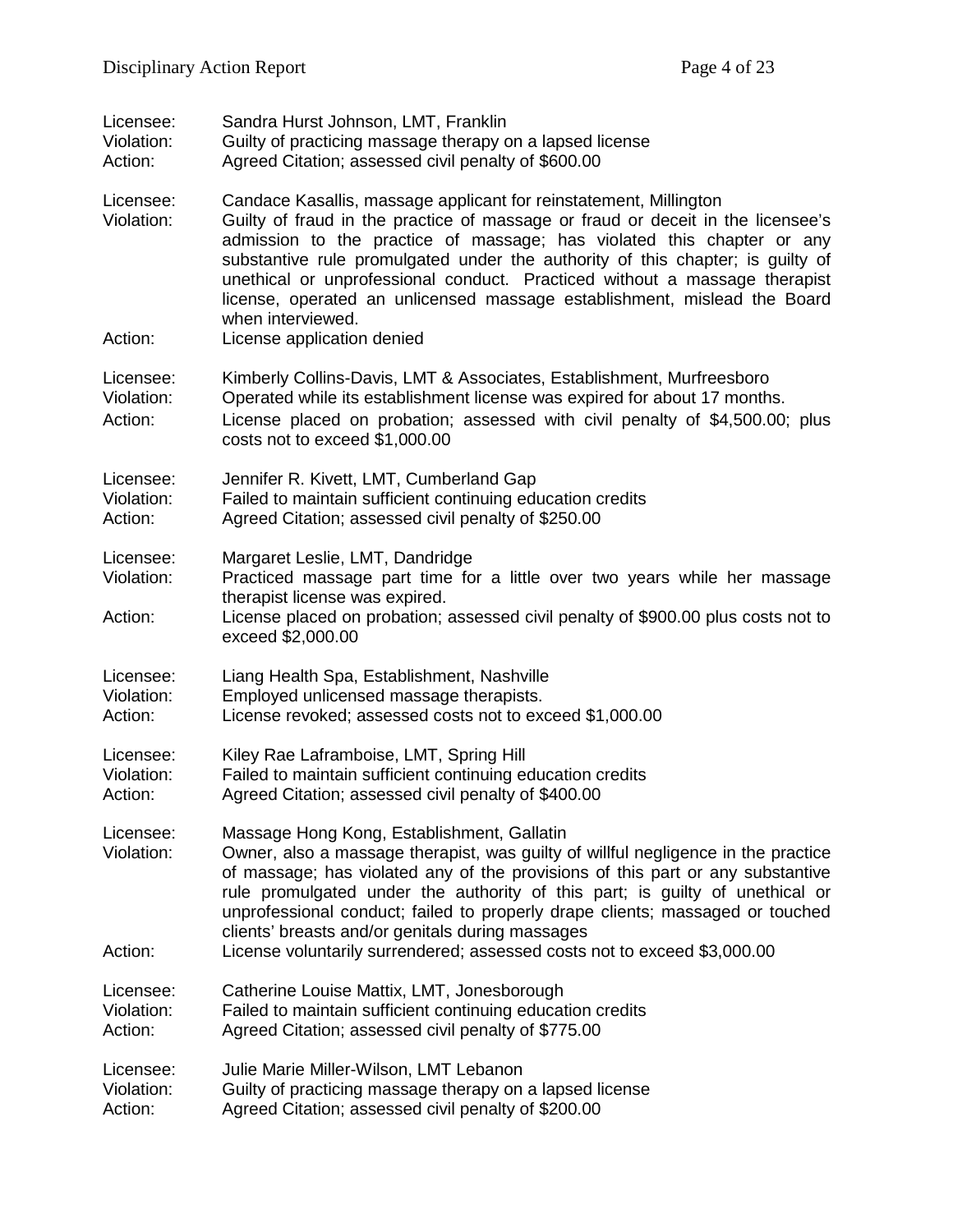| Licensee:                          | Guodong Nie, LMT, Murfreesboro                                                                                                                                                                                                                                                                                                                                                                                                                                                                                                                                                                                                                                                                                                                               |
|------------------------------------|--------------------------------------------------------------------------------------------------------------------------------------------------------------------------------------------------------------------------------------------------------------------------------------------------------------------------------------------------------------------------------------------------------------------------------------------------------------------------------------------------------------------------------------------------------------------------------------------------------------------------------------------------------------------------------------------------------------------------------------------------------------|
| Violation:                         | Failed to maintain sufficient continuing education credits                                                                                                                                                                                                                                                                                                                                                                                                                                                                                                                                                                                                                                                                                                   |
| Action:                            | Agreed Citation; assessed civil penalty of \$775.00                                                                                                                                                                                                                                                                                                                                                                                                                                                                                                                                                                                                                                                                                                          |
| Licensee:                          | Chanel Azeleah Otto, LMT, Clarksville                                                                                                                                                                                                                                                                                                                                                                                                                                                                                                                                                                                                                                                                                                                        |
| Violation:                         | Failed to maintain sufficient continuing education credits                                                                                                                                                                                                                                                                                                                                                                                                                                                                                                                                                                                                                                                                                                   |
| Action:                            | Agreed Citation; assessed civil penalty of \$775.00                                                                                                                                                                                                                                                                                                                                                                                                                                                                                                                                                                                                                                                                                                          |
| Licensee:<br>Violation:<br>Action: | Judith J. Page, LMT, Gallatin<br>Has practiced as a licensed massage therapist in an unlicensed massage<br>establishment[.]<br>License placed on probation; assessed civil penalty of \$750.00 plus costs not to<br>exceed \$1,000.00                                                                                                                                                                                                                                                                                                                                                                                                                                                                                                                        |
| Licensee:                          | Ridley & Company, Establishment, Dandridge                                                                                                                                                                                                                                                                                                                                                                                                                                                                                                                                                                                                                                                                                                                   |
| Violation:                         | Guilty of operating a massage establishment on a lapsed license                                                                                                                                                                                                                                                                                                                                                                                                                                                                                                                                                                                                                                                                                              |
| Action:                            | Agreed Citation; assessed civil penalty of \$200.00                                                                                                                                                                                                                                                                                                                                                                                                                                                                                                                                                                                                                                                                                                          |
| Licensee:                          | Salon Capelli, Establishment, Franklin                                                                                                                                                                                                                                                                                                                                                                                                                                                                                                                                                                                                                                                                                                                       |
| Violation:                         | Guilty of operating a massage establishment on a lapsed license                                                                                                                                                                                                                                                                                                                                                                                                                                                                                                                                                                                                                                                                                              |
| Action:                            | Agreed Citation; assessed civil penalty of \$100.00                                                                                                                                                                                                                                                                                                                                                                                                                                                                                                                                                                                                                                                                                                          |
| Licensee:<br>Violation:<br>Action: | Matthew Shankula, LMT 11396<br>Is guilty of willful negligence in the practice of massage; has violated any of the<br>provisions of this chapter or any substantive rule promulgated under the<br>authority of this chapter; Is guilty of unethical or unprofessional conduct.<br>Engaged in sexual activity with a massage client during a massage.<br>License voluntarily surrendered; assessed costs not to exceed \$2,000.00                                                                                                                                                                                                                                                                                                                             |
| Licensee:<br>Violation:<br>Action: | Nao Shao, Applicant, San Diego, CA<br>No person or establishment shall be issued a license until the applicant and<br>each person engaged in massage at such massage establishment has provided<br>evidence satisfactory to the board that: The applicant has: Successfully<br>completed the curriculum or curricula of one or more post-secondary academic<br>institutions for massage, body work or somatic therapy as defined by board<br>regulations, totaling five hundred hours or more, such institutions approved by<br>the boardand either authorized by the Tennessee higher education<br>commission, or its equivalent in other states, or approved, or under the<br>governance of, the Tennessee board of regents;<br>License application denied |
| Licensee:                          | Carrie Elizabeth Shaver, LMT, Eads                                                                                                                                                                                                                                                                                                                                                                                                                                                                                                                                                                                                                                                                                                                           |
| Violation:                         | Failed to maintain sufficient continuing education credits                                                                                                                                                                                                                                                                                                                                                                                                                                                                                                                                                                                                                                                                                                   |
| Action:                            | Agreed Citation; assessed civil penalty of \$250.00                                                                                                                                                                                                                                                                                                                                                                                                                                                                                                                                                                                                                                                                                                          |
| Licensee:                          | John David Singleton, LMT, Mt. Juliet                                                                                                                                                                                                                                                                                                                                                                                                                                                                                                                                                                                                                                                                                                                        |
| Violation:                         | Failed to maintain sufficient continuing education credits                                                                                                                                                                                                                                                                                                                                                                                                                                                                                                                                                                                                                                                                                                   |
| Action:                            | Agreed Citation; assessed civil penalty of \$775.00                                                                                                                                                                                                                                                                                                                                                                                                                                                                                                                                                                                                                                                                                                          |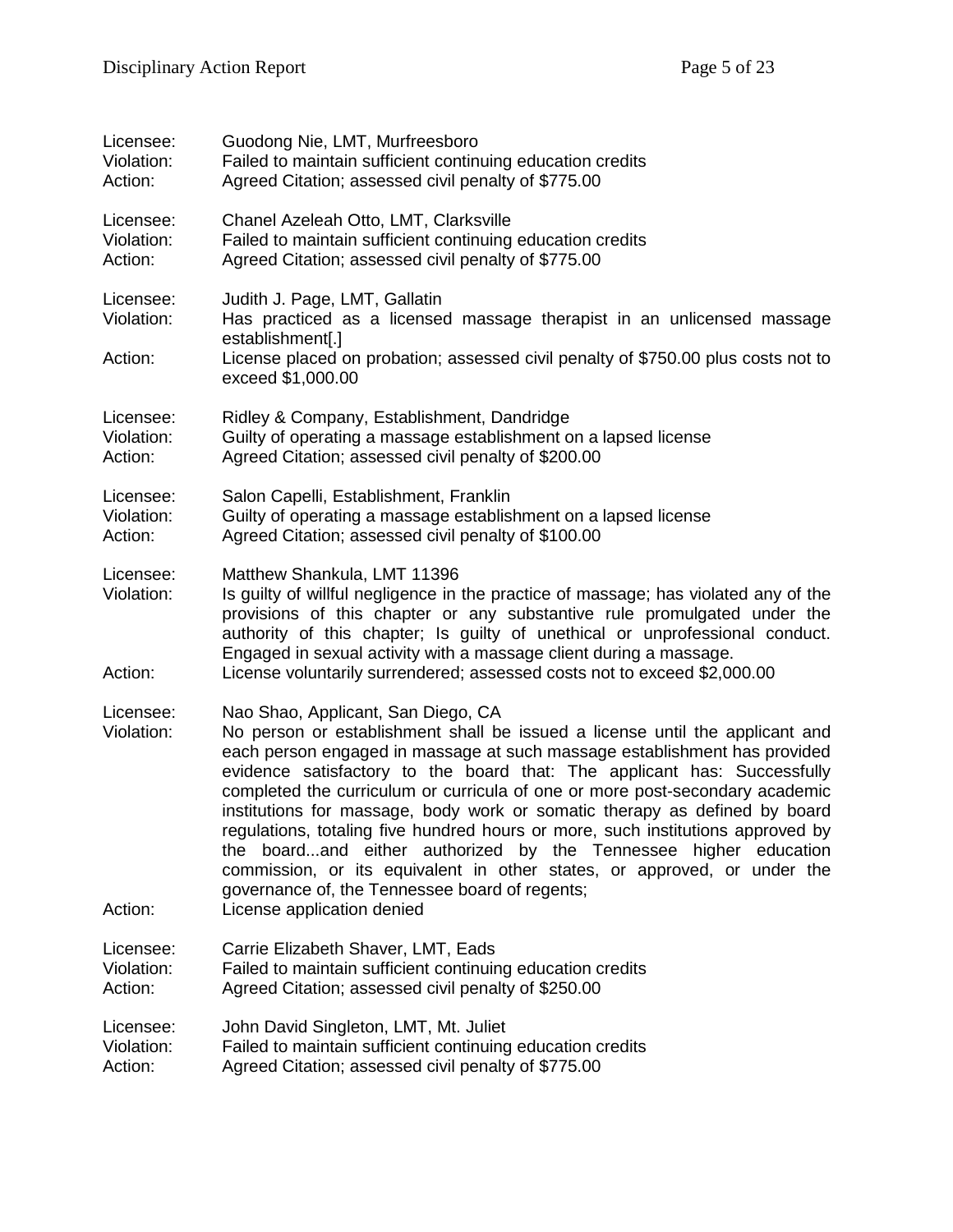| Licensee:<br>Violation:<br>Action: | Guoyi Tian, Applicant, Chattanooga<br>Operated an unlicensed establishment, guilty of fraud in the practice of<br>massage or fraud or deceit in the licensee's admission to the practice of<br>massage by misleading the Board when interviewed and by filling out license<br>applications in wildly inconsistent ways, has worked as an unlicensed massage<br>therapist in many states.<br>License application denied                                                                                                                                                                                         |
|------------------------------------|----------------------------------------------------------------------------------------------------------------------------------------------------------------------------------------------------------------------------------------------------------------------------------------------------------------------------------------------------------------------------------------------------------------------------------------------------------------------------------------------------------------------------------------------------------------------------------------------------------------|
| Licensee:<br>Violation:<br>Action: | Joseph Anthony Tomlinson, LMT, Old Hickory<br>Guilty of practicing massage therapy on a lapsed license<br>Agreed Citation; assessed civil penalty of \$200.00                                                                                                                                                                                                                                                                                                                                                                                                                                                  |
| Licensee:<br>Violation:<br>Action: | Christie Van-Etten, LMT Powell<br>Has practiced as a licensed massage therapist in an unlicensed massage<br>establishment[.]<br>License placed on probation; assessed civil penalty of \$500.00 plus costs not to<br>exceed \$1,000.00                                                                                                                                                                                                                                                                                                                                                                         |
| Licensee:<br>Violation:            | Adia Apple Williams, LMT, Hickory, North Carolina<br>Has violated any of the provisions of this part or any substantive rule<br>promulgated under the authority of this chapter; Has violated or attempt to<br>violate, directly or indirectly, or has assisted in or abetted the violation of, or<br>conspired to violate, any provision of this chapter or any lawful order of the<br>board issued pursuant to this chapter[.] Comply with all applicable Tennessee<br>statutes and regulations as well as Orders issued by the Board pursuant to its<br>disciplinary and/or declaratory under authority [.] |
| Action:                            | License suspended with continuing education terms; assessed civil penalty of<br>\$500.00 plus costs not to exceed \$3,000.00 plus the balance of penalties and<br>costs from 2016 Order. Once respondent submits proof of compliance with<br>continuing education, respondent's license shall be placed on probation until<br>respondent pays costs and civil penalty from 2016 Order, pays in full or agrees<br>to payment plan in writing regarding new civil penalties and costs.                                                                                                                           |
| Licensee:                          | David Allen Wilson, LMT, Graysville<br>the contract of the contract of the contract of the contract of the contract of                                                                                                                                                                                                                                                                                                                                                                                                                                                                                         |

Violation: Failed to maintain sufficient continuing education credits Action: Agreed Citation; assessed civil penalty of \$575.00

# **BOARD OF MEDICAL EXAMINERS**

| Licensee:<br>Violation:<br>Action: | Amanda L. Armstrong, MDXL, Old Hickory<br>Guilty of engaging in the unlicensed performance of x-ray procedures<br>License reprimanded; assessed civil penalty of \$1,200.00 plus costs not to<br>exceed \$1,000.00 |
|------------------------------------|--------------------------------------------------------------------------------------------------------------------------------------------------------------------------------------------------------------------|
| Licensee:<br>Violation:            | James Jacob Barker, MDXL, Dresden<br>Guilty of engaging in the unlicensed performance of X-ray procedures without a<br>license                                                                                     |
| Action:                            | Agreed Citation; assessed civil penalty of \$500.00                                                                                                                                                                |
| Licensee:<br>Violation:            | Albert Bystritskii, MD Winchester<br>Unprofessional, dishonorable or unethical conduct. Violation or attempted                                                                                                     |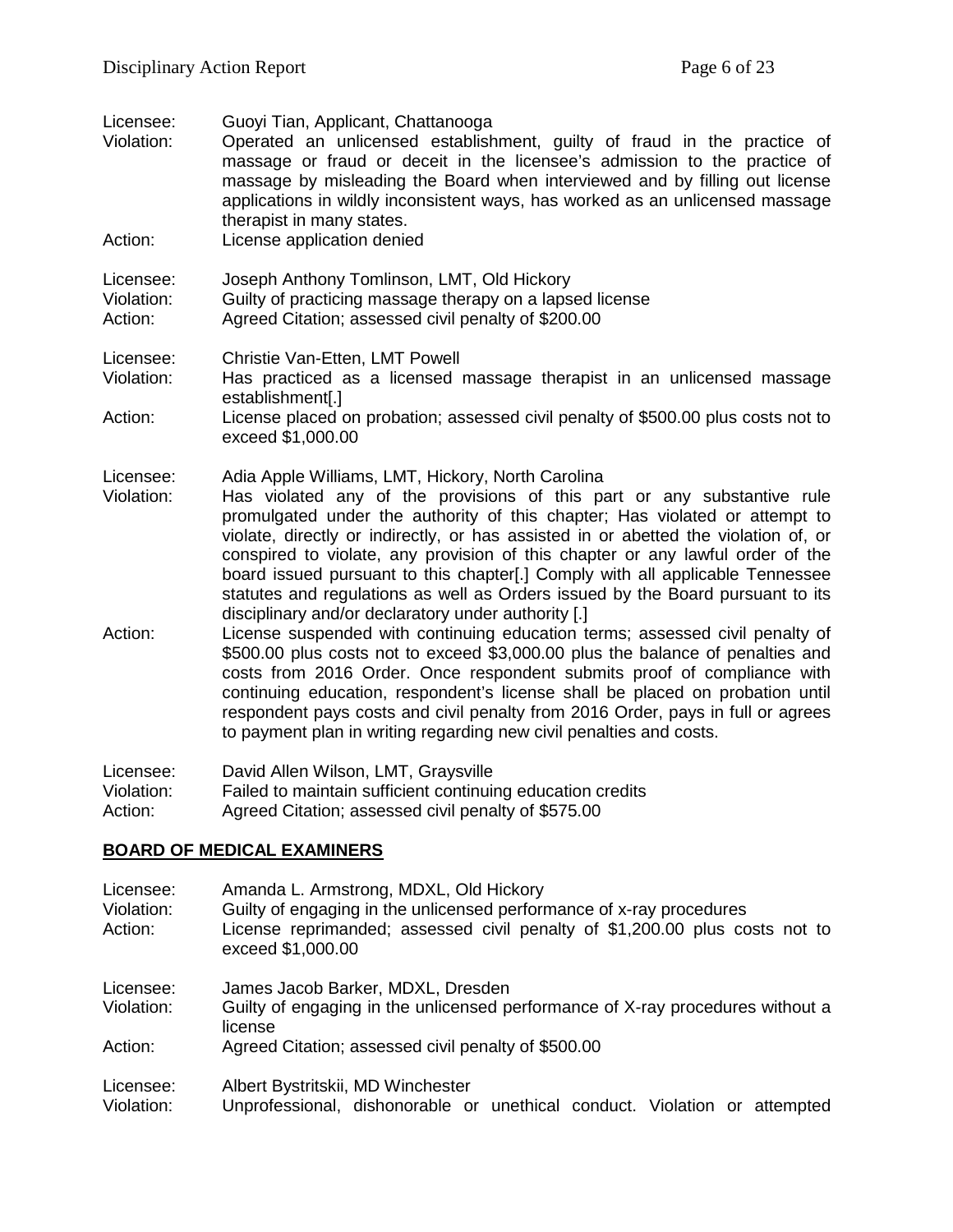violation, directly or indirectly, or assisting in or abetting the violation of, or conspiring to violate any provision of this chapter or, any lawful order of the board issued pursuant thereto or any criminal statue of this state. Action: License reprimanded with Tennessee Medical Foundation terms; assessed civil penalty of \$1,000.00 plus costs not to exceed \$3,000.00 Licensee: Sanjay M. Chavda, MD, Columbia Violation: Violation or attempted violation, directly or indirectly, or assisting in or abetting the violation of, or conspiring to violate any provision of this chapter or any lawful order of the board issued pursuant thereto or any criminal statue of the state of Tennessee Action: License restricted/limited; must comply with all conditions of the out of state board order. Licensee: Steven T. Clark, MD, Sandy Springs, GA Violation: Failed to obtain sufficient continuing education credits. The grounds upon which the board shall exercise such power include, but are not limited to: Violation or attempted violation, directly or indirectly, or assisting in or abetting the violation of, or conspiring to violate any provision of this chapter or, any lawful order of the board issued pursuant thereto or any criminal statute of the state of Tennessee. Action: License reprimanded; assessed civil penalty of \$4,750.00; plus costs not to exceed \$2,000.00 Licensee: Frank Jayakody, MD, Shelbyville Violation: Unprofessional Supervision Requirements – which describes the rules and regulations governing the utilization and supervision of the services of a nurse practitioner/prescription writer. Dispensing, prescribing or otherwise distributing any controlled substance or any other drug not in the course of professional practice, or not in good faith to relieve pain and suffering, or not to cure an ailment, physical infirmity or disease, or in amounts and/or for durations not medically necessary, advisable or justified for a diagnosed condition. Action: License reprimanded; assessed civil penalty of \$4,000.00 plus costs not to exceed \$1,000.00 Licensee: Howard M. Kennedy, MDXL Ooltewah Violation: Guilty of engaging in the unlicensed performance of x-ray procedures Action: License reprimanded; assessed civil penalty of \$800.00 plus costs not to exceed \$1,000.00 Licensee: Millard R. Lamb, MD, Johnson City Violation: Guilty of unprofessional, dishonorable or unethical conduct. The supervising physician must hold a Tennessee license to practice medicine. The supervising physician's Tennessee license must not have an encumbrance or restriction imposed after the date of this policy. The supervising physician must be "onsite" at least four hours per week. The supervising physician and supervisee must compile protocols to be used by the supervisee. The supervising physician must update the protocols at least annually. The supervising physician must have a copy of the protocols on-site and must be produced upon demand if requested by the appropriate authorities. The supervising physician may supervise in his/her area of expertise only (I.e. specialty board certification). The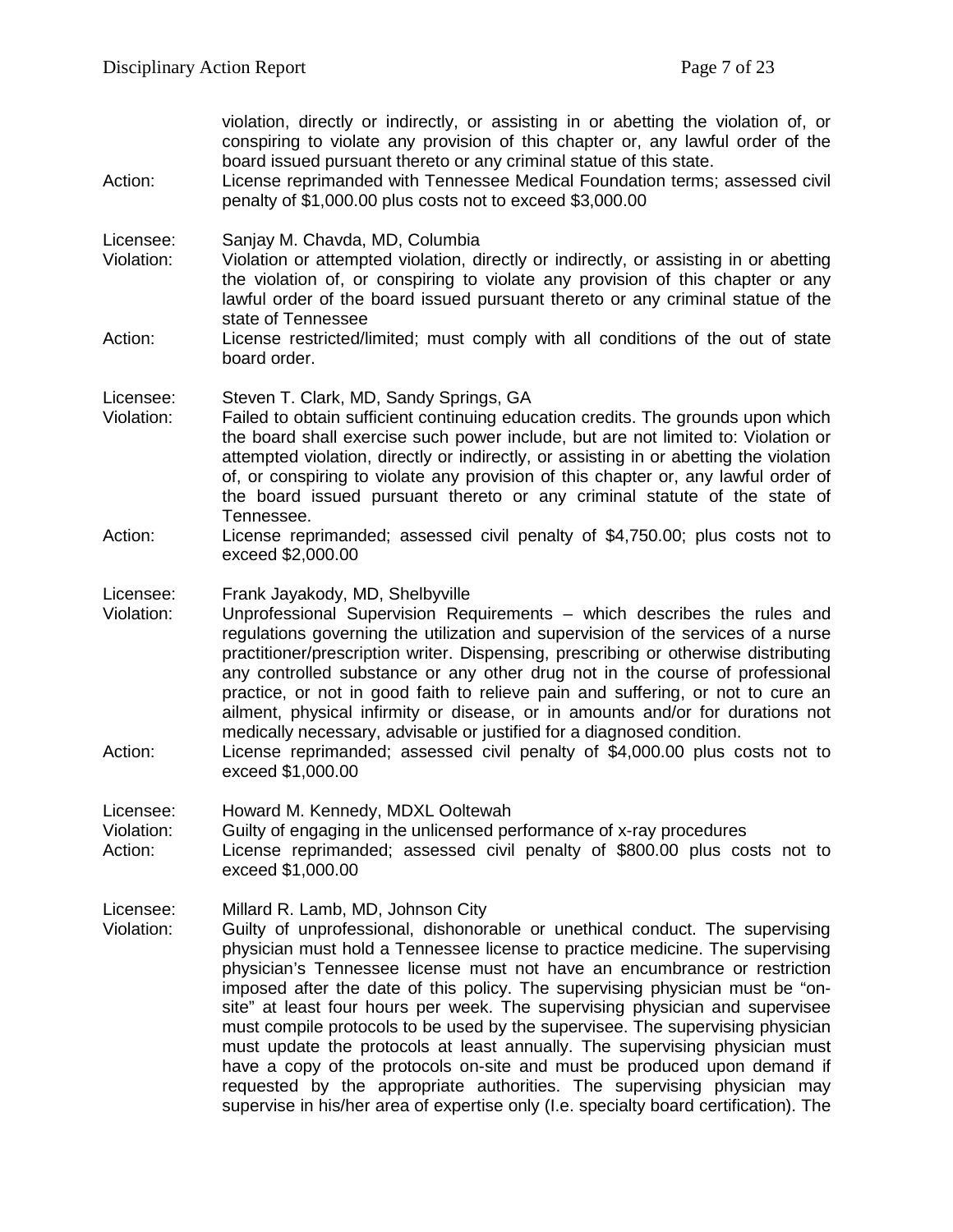supervising physician must be available at all times (I.e. telephone, pager, etc.) for communication and consultation. The supervising physician must sign all medical charts, after proper review, within seven days. The back-up supervising physician(s) must be identified in the protocols.

Action: License placed on one year probation; assessed civil penalty of \$2,000.00 plus costs not to exceed \$1,000.00

Licensee: Robert Maughon, MD, Gatlinburg

Violation: Guilty of unprofessional, dishonorable or unethical conduct. Violation or attempted violation, directly or indirectly, or assisting in or abetting the violation of, or conspiring to violate any provision of this chapter or, any lawful order of the board issued pursuant thereto or any criminal statute of the state of Tennessee. Making false statements or representations, being guilty of fraud or deceit in obtaining admission to practice or being guilty of fraud or deceit in the practice of medicine. Gross health care liability or a pattern of continued or repeated health care liability, ignorance, negligence or incompetence in the course of medical practice. Conviction of a felony, conviction of any offense under state or federal laws relative to drugs or the practice of medicine, conviction of any offense involving moral turpitude or conviction of any offense for which the person is required to register as a sexual offender or violent sexual offender pursuant to title 40, chapter 39, part 2. Dispensing, prescribing or otherwise distributing any controlled substance or any other drug not in the course of professional practice, or not in good faith to relieve pain and suffering, or not to cure an ailment, physical infirmity or disease, or in amounts and/or for durations not medically necessary, advisable or justified for a diagnosed condition. Dispensing, prescribing or otherwise distributing to any person a controlled substance or other drug if such person is addicted to the habit of using controlled substances without making a bona fide effort to cure the habit of such patient. Dispensing, prescribing or otherwise distributing any controlled substance, controlled substance analogue or other drug to any person in violation of any law of the state or of the United States. It shall be a violation...for a physician to prescribe or dispense any drug to any individual, whether in person or by electronic means or over the internet or over telephone lines, unless the physician, or his/her licensed supervisee pursuant to appropriate protocols or medical orders, has first done and appropriately documented, for the person to whom a prescription is to be issued or drugs dispensed, all of the following: Performed an appropriate history and physical examination; and made a diagnoses based upon the examinations and all diagnostic and laboratory tests consistent with good medical care; and formulated a therapeutic plan, and discussed it, along with the basis for it and the risks and benefits of various treatment options, a part of which might be the prescription or dispensed drug, with the patient; and insured availability of the physician or coverage for the patient for appropriate follow-up care.

Action: License voluntarily surrendered; assessed continuing education requirements and limitations upon future applications for reinstatement; assessed civil penalty of \$2,200.00 plus costs not to exceed \$50,000.00

Licensee: Kristopher M. McKay, MD, Fort Collins, CO

Violation: The facts stipulated...constitute a violation. Disciplinary action against a person licensed to practice medicine by another state or territory of the United State for any acts or omissions that would constitute grounds for discipline of a person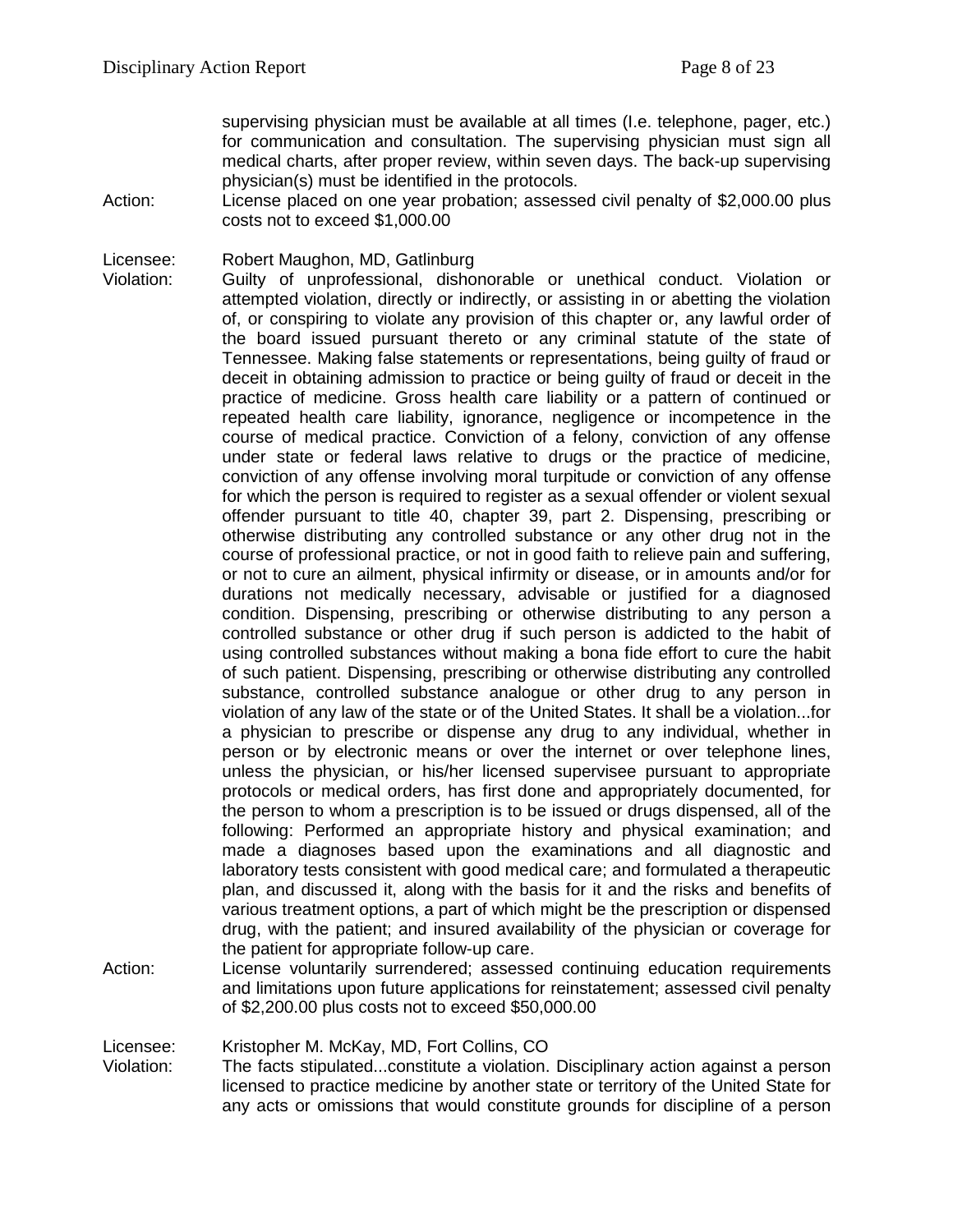licensed in this state. Action: License suspended; assessed costs not to exceed \$1,000.00

- Licensee: Kevin S. Merigian, M.D., Eads
- Violation: Unprofessional, dishonorable or unethical conduct; Information sent to, contained in, and reported from the database in any format is confidential and not submit to title 10, chapter 7, regarding public records, and not subject to subpoena from any court and shall be made available only as provided, and to the following persons in accordance with the limitations stated and rules promulgated pursuant to this part.
- Action: License reprimanded with continuing education terms; assessed civil penalty of \$2,000.00 plus costs not to exceed \$3,000.00

Licensee: Peter J. Ochoa, MD, Powell

Violation: Unprofessional, dishonorable, or unethical conduct

Action: License reprimanded; assessed civil penalty of \$2,500.00 plus costs not to exceed \$1,000.00

Licensee: Earl Q. Parrott, MD, Hopkinsville, KY

Violation: Dispensing, prescribing or otherwise distributing any controlled substance or any other drug not in the course of professional practice, or not in good faith to relieve pain and suffering, or not to cure an ailment, physical infirmity or disease, or in amounts and/or for durations not medically necessary, advisable or justifiable for a diagnosed condition. The Tennessee Board of Medical Examiners adopts the following guidelines as policy for self-prescribing and for one's immediate family. For purposes of this policy, "immediate family" means a spouse, parent, child, sibling or other individual in relation to whom a physician's personal or emotional involvement may render that physician unable to exercise detached professional judgment in reaching diagnostic or therapeutic decision. Records shall be maintained of all treatment No scheduled drugs should be dispensed or prescribed except in emergency situations. Except as provided…it shall be a prima facie violation…for a physician to prescribe or dispense any drug to any individual, whether in person or by electronic means or over the Internet or over telephone lines, unless the physician, or his/her licensed supervisee pursuant to appropriate protocols or medical orders, has first done and appropriately documented, for the person to whom a prescription is to be issued or drugs dispensed, all of the following: Performed an appropriate history and physical examination; and made a diagnosis based upon the examinations and all diagnostic and laboratory tests consistent with good medical care; and formulated a therapeutic plan, and discussed it, along with the basis for it and the risks and benefits of various treatment options, a part of which might be the prescription or dispensed drug, with the patient; and insured availability of the physician or coverage for the patient for appropriate follow-up care. Action: License voluntarily retired

Licensee: Bharatkumar Patel, MD Clarksville

Violation: Unprofessional, dishonorable or unethical conduct. Engaged in a sexual encounter with a patient during the course of their physician-patient relationship. Action: License reprimanded; assessed civil penalty of \$500.00 plus costs not to exceed \$500.00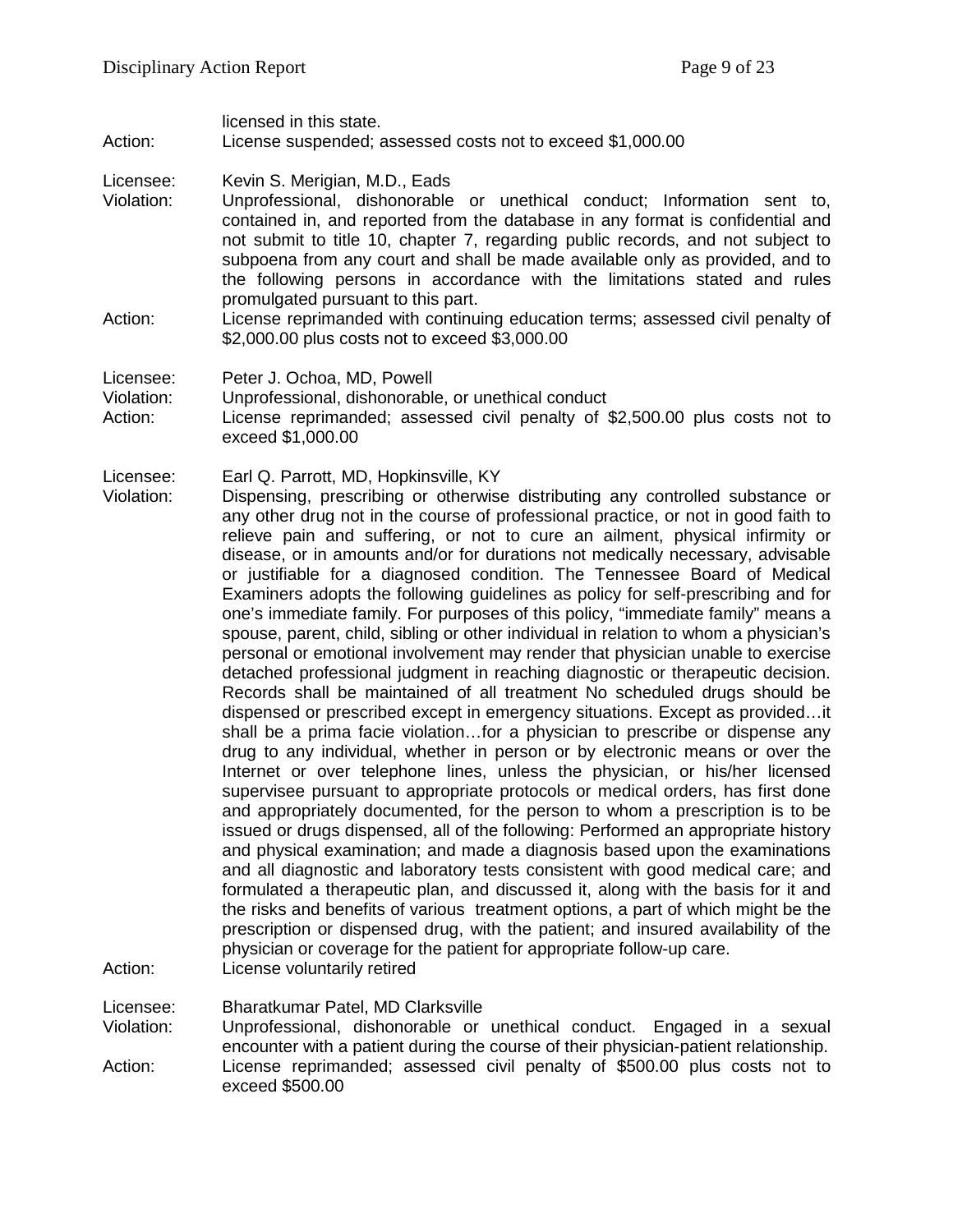| Licensee: | Lloyd J. Rimer, MD, Apison |  |  |  |
|-----------|----------------------------|--|--|--|
|-----------|----------------------------|--|--|--|

Violation: Violation or attempted violation, directly or indirectly, or assisting in or abetting the violation of, or conspiring to violate any provision of this chapter or, any lawful order of the board issued pursuant thereto or any criminal statute of the state of Tennessee. No x-ray procedures may be performed by any person holding a certificate issued pursuant to this section without: a physician licensed pursuant to this chapter or an osteopathic physician licensed pursuant to chapter 9 of this title exercising full supervision, responsibility and control over the services being provided. The board is authorized to establish by rules and regulations, the levels of supervision required of physicians utilizing persons certified pursuant to this section. Before being authorized to perform any x-ray procedure or operate any x-ray equipment in a physician's office, the physician shall place a copy of the person's renewal certificate in the person's personnel file to prove the person being authorized has the appropriate certification required for either or both the procedure being performed and/or equipment being used and that such certification is current. Action: License reprimanded; assessed civil penalty of \$2,400.00 plus costs not to exceed \$1,000.00

Licensee: Lindsey M. Schreiber, ADMX, Gallatin

Violation: Guilty of engaging in the unlicensed performance of x-ray procedures

Action: License reprimanded; assessed civil penalty of \$4,200.00 plus costs not to exceed \$1,000.00

Licensee: Rome H. Sherrod II, MD, Southaven (MS)

- Violation: Engaging in the practice of medicine when mentally or physically unable to safely do so; unprofessional, dishonorable, or unethical conduct; and making false statements or representations, being guilty of fraud or deceit in obtaining admission to practice or being guilty of fraud or deceit in the practice of medicine
- Action: License summarily suspended; must cease and desist from practicing medicine in the state of Tennessee

Licensee: Kelsey K. Simpson, AMDX, Knoxville

Violation: Guilty of engaging in the unlicensed performance of X-ray procedures

Action: Agreed Citation; assessed civil penalty of \$100.00

Licensee: Michael Stephanides, MD, Nashville

Violation: Unprofessional, dishonorable, or unethical conduct; and engaging in the practice of medicine when mentally or physically unable to safely do so Action: License summarily suspended; must cease and desist from practicing medicine in the state of Tennessee

Licensee: Linda F. Stiger, MDXL, Memphis Violation: Guilty of engaging in the unlicensed performance of x-ray procedures Action: License reprimanded; assessed civil penalty of \$400.00 plus costs not to exceed \$1,000.00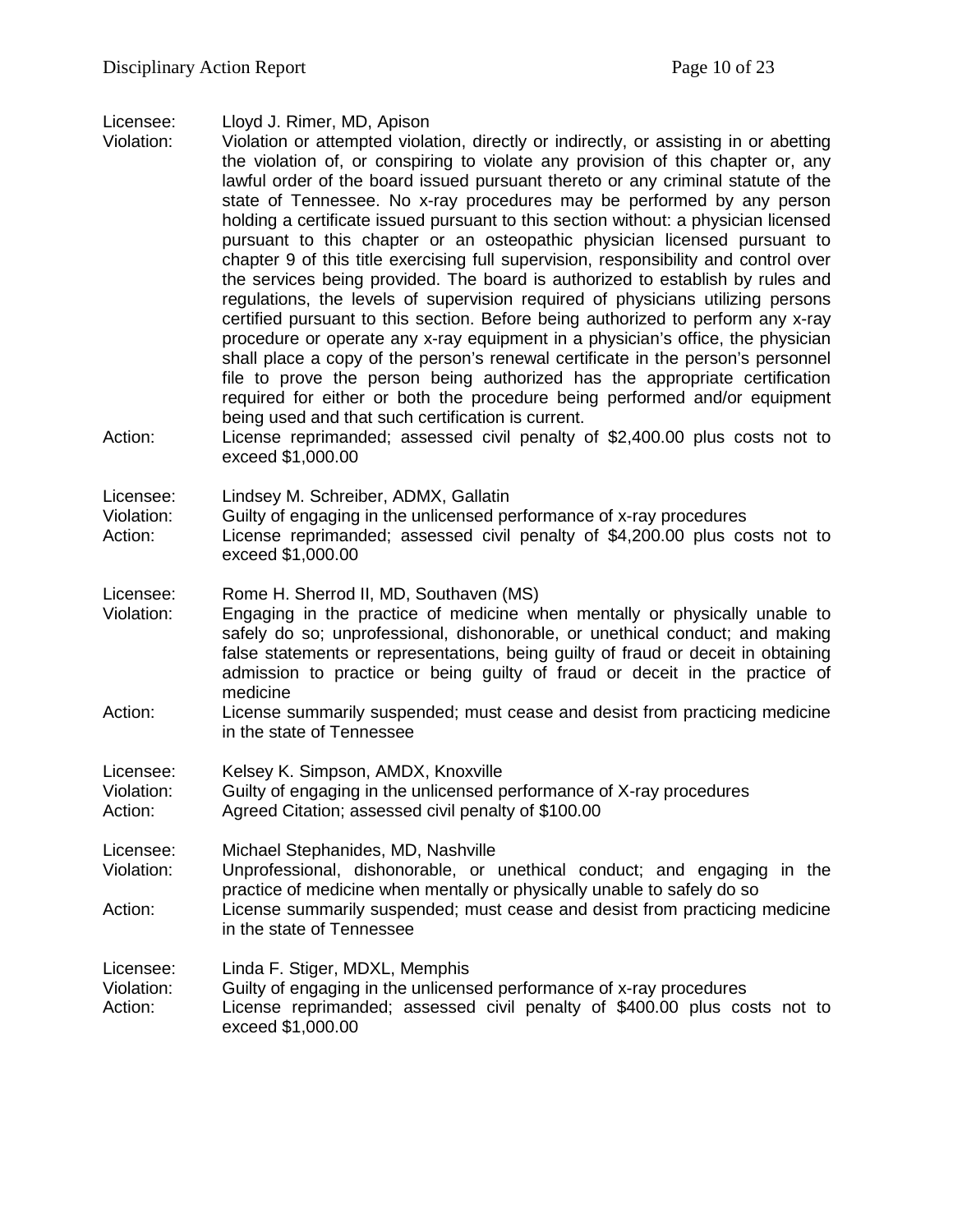## **BOARD OF MEDICAL EXAMINERS COMMITTEE FOR PHYSICIAN ASSISTANTS**

| Licensee:                          | Cassandra Grieb, PA, CITY, TN                                                                                                                                                                                                                                                                                                                                                                                                                                                                                                                                                                                                                                                                                                                                                                                                                                                                                                                                                                                                                                                                                                                                                                                                                                                                                                                                                                                                                                                                                                                                                                                                 |
|------------------------------------|-------------------------------------------------------------------------------------------------------------------------------------------------------------------------------------------------------------------------------------------------------------------------------------------------------------------------------------------------------------------------------------------------------------------------------------------------------------------------------------------------------------------------------------------------------------------------------------------------------------------------------------------------------------------------------------------------------------------------------------------------------------------------------------------------------------------------------------------------------------------------------------------------------------------------------------------------------------------------------------------------------------------------------------------------------------------------------------------------------------------------------------------------------------------------------------------------------------------------------------------------------------------------------------------------------------------------------------------------------------------------------------------------------------------------------------------------------------------------------------------------------------------------------------------------------------------------------------------------------------------------------|
| Violation:                         | Guilty of practicing as a physician assistant in this state on an expired license.                                                                                                                                                                                                                                                                                                                                                                                                                                                                                                                                                                                                                                                                                                                                                                                                                                                                                                                                                                                                                                                                                                                                                                                                                                                                                                                                                                                                                                                                                                                                            |
| Action:                            | Agreed Citation; assessed civil penalty of \$600.00                                                                                                                                                                                                                                                                                                                                                                                                                                                                                                                                                                                                                                                                                                                                                                                                                                                                                                                                                                                                                                                                                                                                                                                                                                                                                                                                                                                                                                                                                                                                                                           |
| Licensee:                          | Kristen Ann Jensen, PA, Franklin                                                                                                                                                                                                                                                                                                                                                                                                                                                                                                                                                                                                                                                                                                                                                                                                                                                                                                                                                                                                                                                                                                                                                                                                                                                                                                                                                                                                                                                                                                                                                                                              |
| Violation:                         | Guilty of unprofessional conduct                                                                                                                                                                                                                                                                                                                                                                                                                                                                                                                                                                                                                                                                                                                                                                                                                                                                                                                                                                                                                                                                                                                                                                                                                                                                                                                                                                                                                                                                                                                                                                                              |
| Action:                            | License suspended with terms; assessed costs not to exceed \$500.00                                                                                                                                                                                                                                                                                                                                                                                                                                                                                                                                                                                                                                                                                                                                                                                                                                                                                                                                                                                                                                                                                                                                                                                                                                                                                                                                                                                                                                                                                                                                                           |
| Licensee:                          | Jeffrey J. Miller, PA, Lebanon                                                                                                                                                                                                                                                                                                                                                                                                                                                                                                                                                                                                                                                                                                                                                                                                                                                                                                                                                                                                                                                                                                                                                                                                                                                                                                                                                                                                                                                                                                                                                                                                |
| Violation:                         | Guilty of unprofessional, dishonorable, or unethical conduct.                                                                                                                                                                                                                                                                                                                                                                                                                                                                                                                                                                                                                                                                                                                                                                                                                                                                                                                                                                                                                                                                                                                                                                                                                                                                                                                                                                                                                                                                                                                                                                 |
| Action:                            | License suspended with terms; assessed costs not to exceed \$2,000                                                                                                                                                                                                                                                                                                                                                                                                                                                                                                                                                                                                                                                                                                                                                                                                                                                                                                                                                                                                                                                                                                                                                                                                                                                                                                                                                                                                                                                                                                                                                            |
| Licensee:<br>Violation:<br>Action: | Joseph S. Sears, PA, Spring City<br>No drugs shall be dispensed by a physician assistant except under the<br>supervision control and responsibility of the supervising physician. A physician<br>assistant shall function only under the control and responsibility of a licensed<br>physician. There shall, at all times, be a physician who is answerable for the<br>actions of the physician assistant and who has the duty of assuring that there is<br>proper supervision and control of the physician assistant and that the assistant's<br>activities are otherwise appropriate. Unprofessional, dishonorable, or unethical<br>conduct. Gross malpractice, or a pattern of continued or repeated malpractice,<br>ignorance, negligence or incompetence in the course of practice as a physician<br>assistant. Dispensing, prescribing, or otherwise distributing any controlled<br>substance or any other drug not in the course of professional practice, or not in<br>good faith to relieve pain and suffering, or not to cure an ailment, physical<br>infirmity or disease. Dispensing, prescribing, or otherwise distributing any<br>controlled substance to any person in violation of any law of the state or of the<br>United State of America or any rule of the Board or Committee. Violation of<br>prescribing statutes and rules to include improper or abusive practices<br>inconsistent with normal prescribing guidelines.<br>License placed on probation with continuing education terms and pain<br>medication restrictions; assessed civil penalty of \$400.00 plus costs not to<br>exceed \$1,500.00 |

#### **BOARD OF NURSING**

| Licensee:               | Sharon Arnold, RN, Smyrna                                                                                                                                                                                                                                                                                                                                                 |
|-------------------------|---------------------------------------------------------------------------------------------------------------------------------------------------------------------------------------------------------------------------------------------------------------------------------------------------------------------------------------------------------------------------|
| Violation:              | Tennessee Code Ann. 63-7-115(A)(1)(a)(f)                                                                                                                                                                                                                                                                                                                                  |
| Action:                 | Renewal application denied                                                                                                                                                                                                                                                                                                                                                |
| Licensee:<br>Violation: | Kenneth Banegas, RN, Crossville<br>Addicted to alcohol or drugs to the degree of interfering with nursing duties;<br>guilty of unprofessional conduct; to wit: being under the influence of alcoholic<br>beverages, or under the influence of drugs which impair judgement while on<br>duty in any health care facility, school, institution or other work place location |
| Action:                 | License voluntarily surrendered                                                                                                                                                                                                                                                                                                                                           |
| Licensee:               | Charley M. Beasley, LPN, Chapel Hill                                                                                                                                                                                                                                                                                                                                      |
| Violation:              | Guilty of unprofessional conduct; to wit: a healthcare practitioner violates the                                                                                                                                                                                                                                                                                          |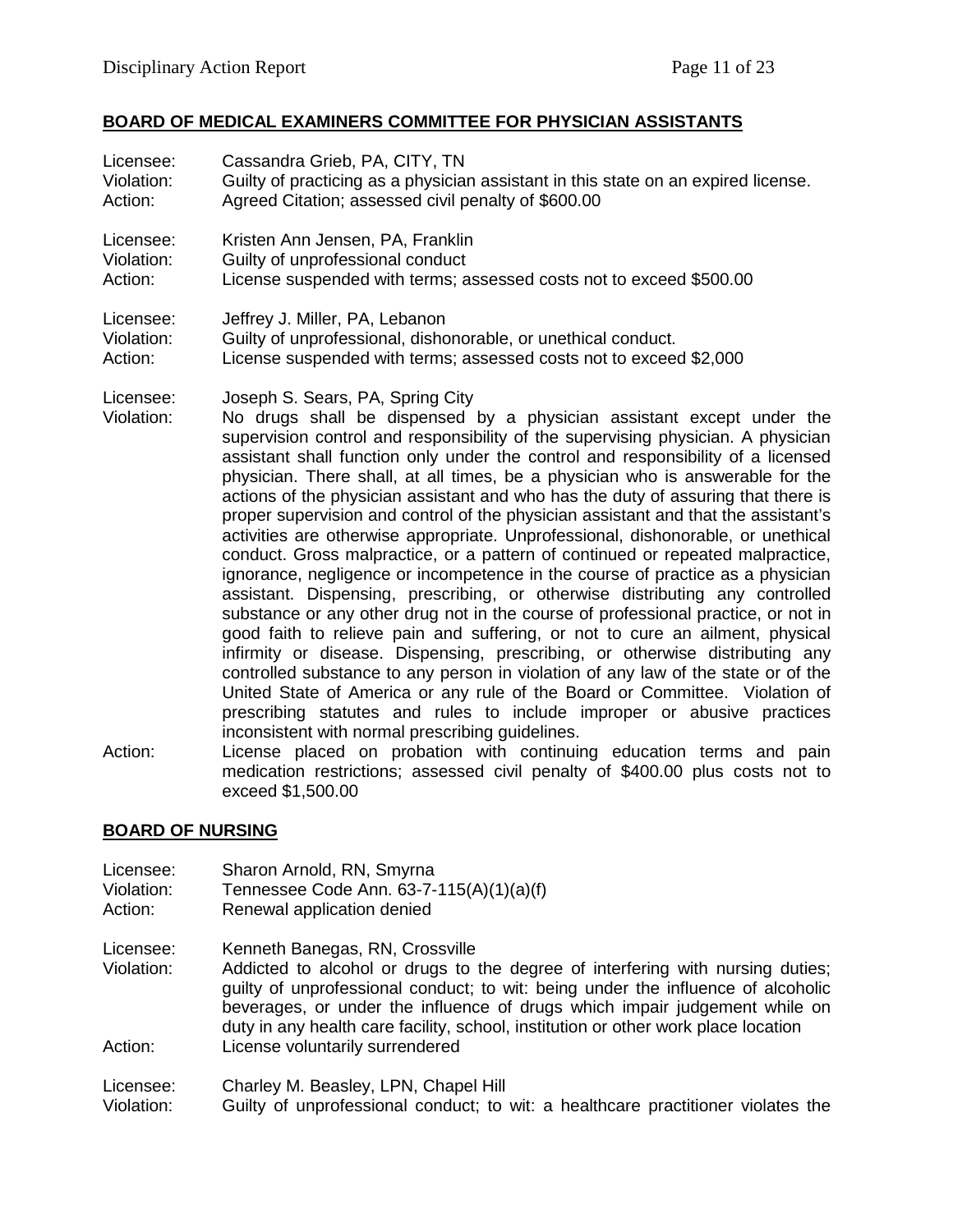practitioner's practice act by refusing to submit to a drug test or testing positive for any drug on any government or private sector pre-employment or employerordered confirmed drug test for an employer when the practitioner does not have a lawful prescription for using the drug or a valid medical reason for using the drug

Action: License suspended with terms; suspension stayed; license placed on probation for no less than three years to run concurrent with TNPAP

Licensee: Dawn Weise Bechard, LPN, Orlando FL

Violation: Unfit or incompetent by reason of negligence, habits, or other cause; guilty of unprofessional conduct; to wit: revocations, suspension, probation or other discipline of a license to practice nursing by another state or territory of the United States for any act or omission which would constitute grounds for the revocation, suspension, probation or other discipline of a license in this state Action: License revoked

Licensee: Anna M. Brewer, RN, Iron City

- Violation: Guilty of unprofessional conduct; to wit: intentionally or negligently causing physical or emotional harm to a patient; failure to maintain a record for each patient which accurately reflects the nursing problems and interventions for the patient and/or failure to maintain a record for each patient which accurately reflects the name and title of the nurse providing care; making false or materially incorrect, inconsistent or unintelligible entries in any patient records or in the records of any health care facility, school, institution, or other work place location pertaining to the obtaining, possessing, or administration of any controlled substance as defined in the Federal Controlled Substances Act; and engaging in acts of dishonesty which relate to the practice of nursing
- Action: License placed on probation for no less than one year; must obtain twenty hours of continuing education

Licensee: Danette L. Bruckbauer, LPN, La Follette

- Violation: Refusing to submit to a drug test or testing positive for any drug on any government or private sector pre-employment, or employer-ordered confirmed drug test; unfit or incompetent by reason of negligence, habits, or other cause; and guilty of unprofessional conduct; to wit: unauthorized use or removal of narcotics, drugs, supplies, or equipment from any health care facility, school, institution, or other work place location
- Action: License voluntarily surrendered

Licensee: Alyn S. Byrum, RN, Bolivar

- Guilty of unprofessional conduct; to wit: making false or materially incorrect, inconsistent or unintelligible entries in any patient records or in the records of any health care facility, school, institution, or other work place location pertaining to the obtaining, possessing, or administration of any controlled substance as defined in the Federal Controlled Substances Act; unauthorized use or removal of narcotics, drugs, supplies, or equipment from any health care facility, school, institution, or other work place location; and engaging in acts of dishonesty which relate to the practice of nursing
- Action: License suspended with terms; plus costs in an amount not to exceed \$500.00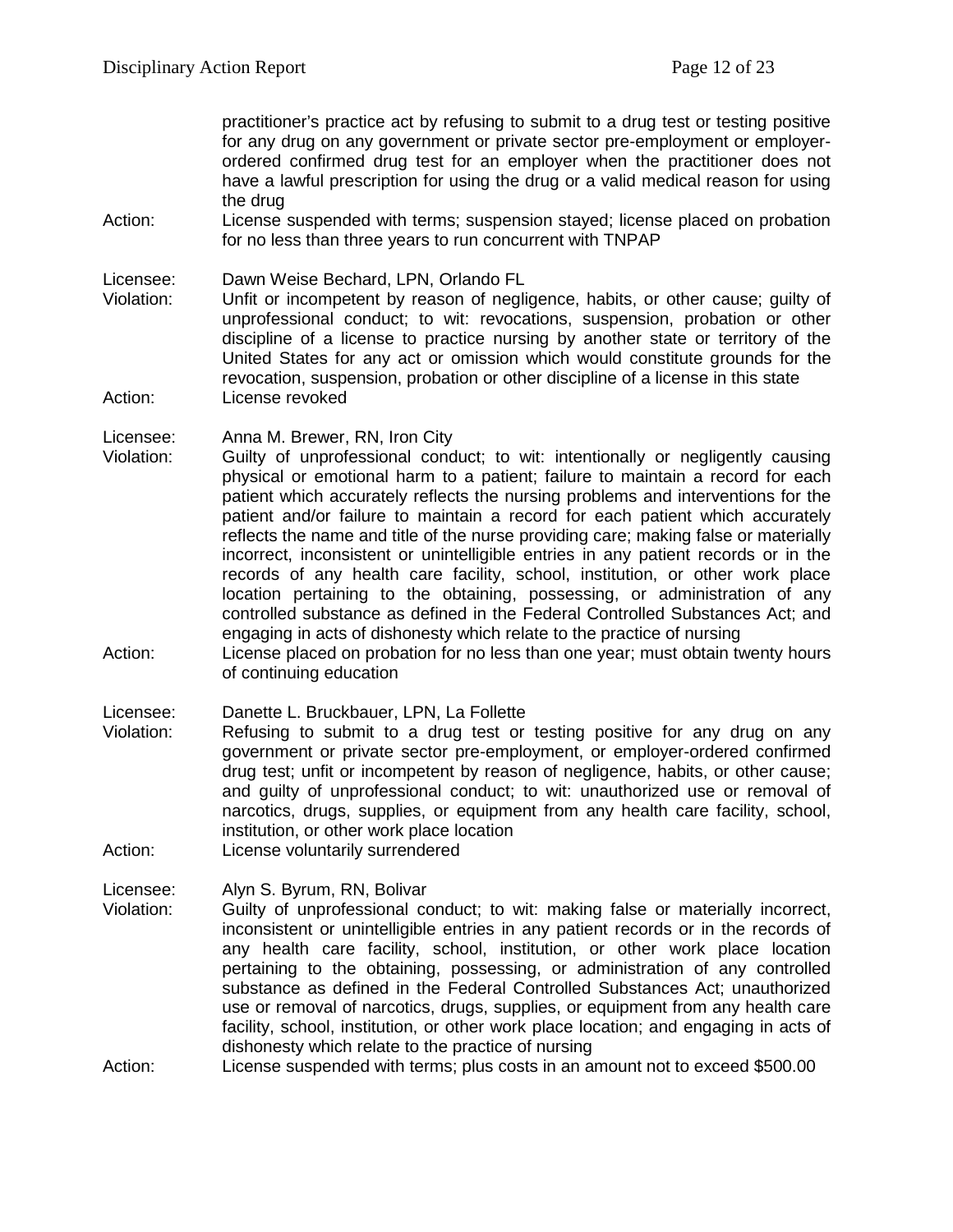| Licensee:<br>Violation:<br>Action: | Gwendolyn F. Carroll, RN, Deer Lodge<br>Guilty of unprofessional conduct; to wit: engaging in acts of dishonesty which<br>relate to the practice of nursing<br>License reprimanded; must obtain thirty hours of continuing education;<br>assessed civil penalties in the amount of \$2,500.00; plus costs in an amount not<br>to exceed \$1,000.00                                                                                                                                                                                                                                                                                                                                                                                                                                                                                                                                                  |
|------------------------------------|-----------------------------------------------------------------------------------------------------------------------------------------------------------------------------------------------------------------------------------------------------------------------------------------------------------------------------------------------------------------------------------------------------------------------------------------------------------------------------------------------------------------------------------------------------------------------------------------------------------------------------------------------------------------------------------------------------------------------------------------------------------------------------------------------------------------------------------------------------------------------------------------------------|
| Licensee:<br>Violation:<br>Action: | Lillie Kathryn Coggin, RN, Winchester<br>Tennessee Code Ann. 63-7-115(A)(1)(a)(f)<br>Renewal application denied                                                                                                                                                                                                                                                                                                                                                                                                                                                                                                                                                                                                                                                                                                                                                                                     |
| Licensee:<br>Violation:<br>Action: | Lauren Cook, RN, Cordova<br>Guilty of unprofessional conduct; to wit: revocations, suspension, probation or<br>other discipline of a license to practice nursing by another state or territory of the<br>United States for any act or omission which would constitute grounds for the<br>revocation, suspension, probation or other discipline of a license in this state;<br>and engaging in acts of dishonesty which relate to the practice of nursing<br>License reprimanded; assessed civil penalty in the amount of \$100.00                                                                                                                                                                                                                                                                                                                                                                   |
| Licensee:<br>Violation:<br>Action: | Marla Darleen Cordero, LPN, Oklahoma City OK<br>Guilty of unprofessional conduct; to wit: revocations, suspension, probation or<br>other discipline of a license to practice nursing by another state or territory of the<br>United States for any act or omission which would constitute grounds for the<br>revocation, suspension, probation or other discipline of a license in this state<br>License voluntarily surrendered                                                                                                                                                                                                                                                                                                                                                                                                                                                                    |
| Licensee:<br>Violation:<br>Action: | Kathy Renee Duffield, RN, Elizabethton<br>Unfit or incompetent by reason of negligence, habits, or other cause; addicted to<br>alcohol or drugs to the degree of interfering with nursing duties; and guilty of<br>unprofessional conduct; to wit: refusing to submit to a drug test or testing<br>positive for any drug on any government or private sector pre-employment, or<br>employer-ordered confirmed drug test; intentionally or negligently causing<br>physical or emotional harm to a patient; abandoning or neglecting a patient<br>requiring nursing care; and being under the influence of alcoholic beverages, or<br>under the influence of drugs which impair judgement while on duty in any health<br>care facility, school, institution or other work place location<br>License suspended with terms; assessed civil penalty of \$1,000.00 plus costs<br>not to exceed \$1,000.00 |
| Licensee:<br>Violation:<br>Action: | Terri L. Farmer, LPN, Corryton<br>Guilty of unprofessional conduct; to wit: being under the influence of alcoholic<br>beverages, or under the influence of drugs which impair judgement while on<br>duty in any health care facility, school, institution or other work place location<br>License suspended with terms; plus costs not to exceed \$500.00                                                                                                                                                                                                                                                                                                                                                                                                                                                                                                                                           |
| Licensee:<br>Violation:<br>Action: | Teresa A. Gilmore, RN, Rockwood<br>Guilty of unprofessional conduct; to wit: refusing to submit to a drug test or<br>testing positive for any drug on any government or private sector pre-<br>employment, or employer-ordered confirmed drug test<br>RN and LPN license suspended with terms; assessed civil penalty of \$1,000.00                                                                                                                                                                                                                                                                                                                                                                                                                                                                                                                                                                 |
|                                    | plus costs not to exceed \$5,000.00                                                                                                                                                                                                                                                                                                                                                                                                                                                                                                                                                                                                                                                                                                                                                                                                                                                                 |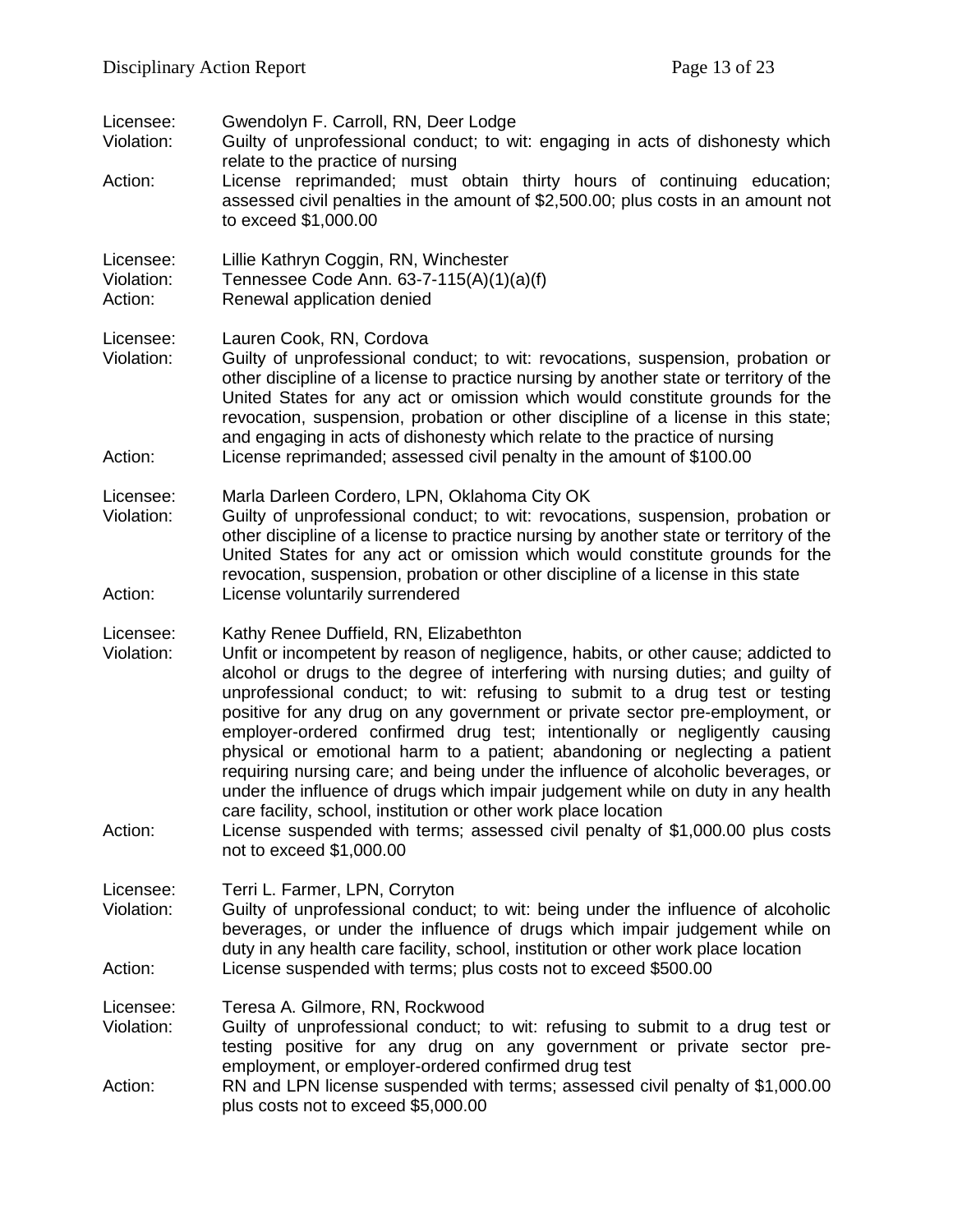| Licensee:<br>Violation:<br>Action: | Shannon N. Grimes, RN, Saint Joseph<br>Unfit or incompetent by reason of negligence, habits, or other cause; and guilty<br>of unprofessional conduct; to wit: revocations, suspension, probation or other<br>discipline of a license to practice nursing by another state or territory of the<br>United States for any act or omission which would constitute grounds for the<br>revocation, suspension, probation or other discipline of a license in this state;<br>and engaging in acts of dishonesty which relate to the practice of nursing<br>License voluntarily surrendered                                                                                                                                  |
|------------------------------------|----------------------------------------------------------------------------------------------------------------------------------------------------------------------------------------------------------------------------------------------------------------------------------------------------------------------------------------------------------------------------------------------------------------------------------------------------------------------------------------------------------------------------------------------------------------------------------------------------------------------------------------------------------------------------------------------------------------------|
|                                    |                                                                                                                                                                                                                                                                                                                                                                                                                                                                                                                                                                                                                                                                                                                      |
| Licensee:<br>Violation:            | Tristan Hadaway, RN, Olive Branch MS<br>Guilty of unprofessional conduct; to wit: refusing to submit to a drug test or<br>testing positive for any drug on any government or private sector pre-<br>employment, or employer-ordered confirmed drug test                                                                                                                                                                                                                                                                                                                                                                                                                                                              |
| Action:                            | Privilege to practice nursing in the State of Tennessee voluntarily surrendered;<br>Tennessee license suspended with terms                                                                                                                                                                                                                                                                                                                                                                                                                                                                                                                                                                                           |
| Licensee:<br>Violation:            | David A. Hawkesworth, RN, Chattanooga<br>Guilty of unprofessional conduct; to wit: revocations, suspension, probation or<br>other discipline of a license to practice nursing by another state or territory of the<br>United States for any act or omission which would constitute grounds for the<br>revocation, suspension, probation or other discipline of a license in this state                                                                                                                                                                                                                                                                                                                               |
| Action:                            | License voluntarily surrendered; must pay costs in an amount not to exceed<br>\$500.00                                                                                                                                                                                                                                                                                                                                                                                                                                                                                                                                                                                                                               |
| Licensee:<br>Violation:<br>Action: | Kathryn M. Heidorn, RN, APRN, Nashville<br>Guilty of unprofessional conduct<br>APRN certificate and RN license reprimanded; must complete Acute and Urgent<br>Care Package continuing education course                                                                                                                                                                                                                                                                                                                                                                                                                                                                                                               |
| Licensee:<br>Violation:<br>Action: | Karen Elizabeth Hockman, RN, Nashville<br>Guilty of unprofessional conduct; to wit: unauthorized use or removal of<br>narcotics, drugs, supplies, or equipment from any health care facility, school,<br>institution, or other work place location; and engaging in acts of dishonesty<br>which relate to the practice of nursing<br>License suspended with terms                                                                                                                                                                                                                                                                                                                                                    |
|                                    |                                                                                                                                                                                                                                                                                                                                                                                                                                                                                                                                                                                                                                                                                                                      |
| Licensee:<br>Violation:            | Crystal G. Hylton, LPN, Kingston<br>Guilty of unprofessional conduct; to wit: failure to maintain a record for each<br>patient which accurately reflects the nursing problems and interventions for the<br>patient and/or failure to maintain a record for each patient which accurately<br>reflects the name and title of the nurse providing care; and making false or<br>materially incorrect, inconsistent or unintelligible entries in any patient records or<br>in the records of any health care facility, school, institution, or other work place<br>location pertaining to the obtaining, possessing, or administration of any<br>controlled substance as defined in the Federal Controlled Substances Act |
| Action:                            | License suspended with terms; assessed civil penalty of \$1,000.00 plus costs<br>not to exceed \$5,000.00                                                                                                                                                                                                                                                                                                                                                                                                                                                                                                                                                                                                            |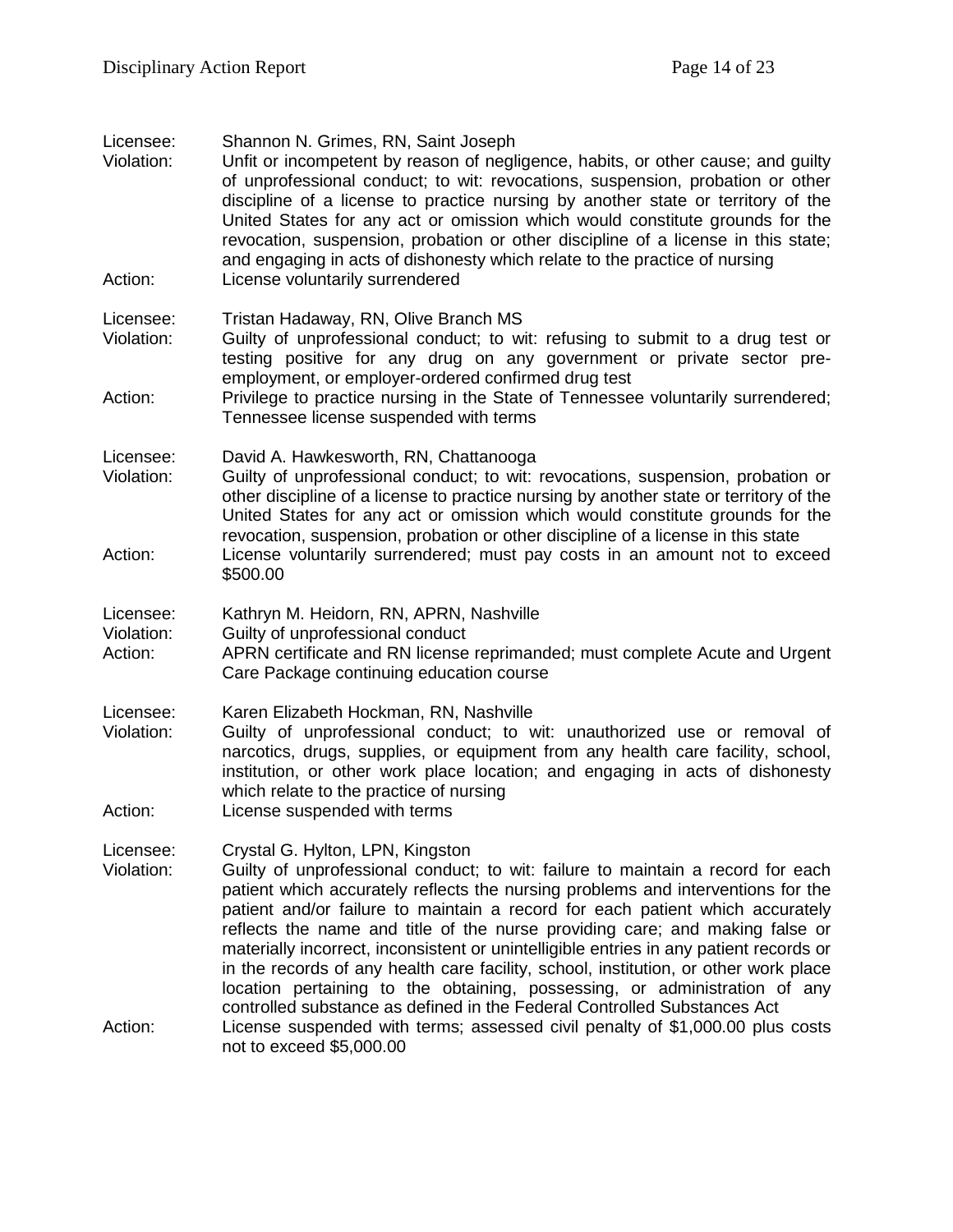| Licensee:<br>Violation:<br>Action: | Tricia Lynn Joenks, LPN, Clarksville<br>Unfit or incompetent by reason of negligence, habits, or other cause; and guilty<br>of unprofessional conduct; to wit: intentionally or negligently causing physical or<br>emotional harm to a patient; and abandoning or neglecting a patient requiring<br>nursing care<br>License voluntarily surrendered                                                                                                                                                                                                                                                                                        |
|------------------------------------|--------------------------------------------------------------------------------------------------------------------------------------------------------------------------------------------------------------------------------------------------------------------------------------------------------------------------------------------------------------------------------------------------------------------------------------------------------------------------------------------------------------------------------------------------------------------------------------------------------------------------------------------|
| Licensee:<br>Violation:<br>Action: | Cynthia F. Johnpier, RN, Goodlettsville<br>Unfit or incompetent by reason of negligence, habits, or other cause; addicted to<br>alcohol or drugs to the degree of interfering with nursing duties; and guilty of<br>unprofessional conduct; to wit: revocations, suspension, probation or other<br>discipline of a license to practice nursing by another state or territory of the<br>United States for any act or omission which would constitute grounds for the<br>revocation, suspension, probation or other discipline of a license in this state<br>License voluntarily surrendered                                                 |
| Licensee:<br>Violation:<br>Action: | Rebekah E. King, LPN, Huntsville<br>Guilty of unprofessional conduct<br>License suspended with terms; assessed civil penalty of \$500.00; plus costs not<br>to exceed \$5,000.00                                                                                                                                                                                                                                                                                                                                                                                                                                                           |
| Licensee:<br>Violation:<br>Action: | Nicole De Ann Leasure, RN, Knoxville<br>Guilty of unprofessional conduct; to wit: making false or materially incorrect,<br>inconsistent or unintelligible entries in any patient records or in the records of<br>any health care facility, school, institution, or other work place location<br>pertaining to the obtaining, possessing, or administration of any controlled<br>substance as defined in the Federal Controlled Substances Act; and engaging<br>in acts of dishonesty which relate to the practice of nursing<br>License placed on probation for no less than one year; must obtain twenty hours<br>of continuing education |
| Licensee:<br>Violation:<br>Action: | Anthony Edward Lumas, APRN, Memphis<br>Guilty of unprofessional conduct; to wit: being under the influence of alcoholic<br>beverages, or under the influence of drugs which impair judgement while on<br>duty in any health care facility, school, institution or other work place location<br>APRN certificate and RN license suspended with terms; plus costs not to<br>exceed \$500.00                                                                                                                                                                                                                                                  |
| Licensee:<br>Violation:            | Leah Manguiob, RN, Memphis<br>Unfit or incompetent by reason of negligence, habits, or other cause; guilty of<br>unprofessional conduct; to wit: engaging in acts of dishonesty which relate to<br>the practice of nursing                                                                                                                                                                                                                                                                                                                                                                                                                 |
| Action:                            | License placed on probation for no less than one year; must obtain twenty-five<br>hours of continuing education; assessed civil penalties of \$1,500.00                                                                                                                                                                                                                                                                                                                                                                                                                                                                                    |
| Licensee:<br>Violation:            | Emma McCloud, KY LPN, Middlesboro KY<br>Guilty of unprofessional conduct; to wit: being under the influence of alcoholic<br>beverages, or under the influence of drugs which impair judgement while on<br>duty in any health care facility, school, institution or other work place location                                                                                                                                                                                                                                                                                                                                               |
| Action:                            | Privilege to practice as a nurse in Tennessee is revoked; assessed civil penalty<br>of \$1,000.00 plus costs not exceed \$5,000.00                                                                                                                                                                                                                                                                                                                                                                                                                                                                                                         |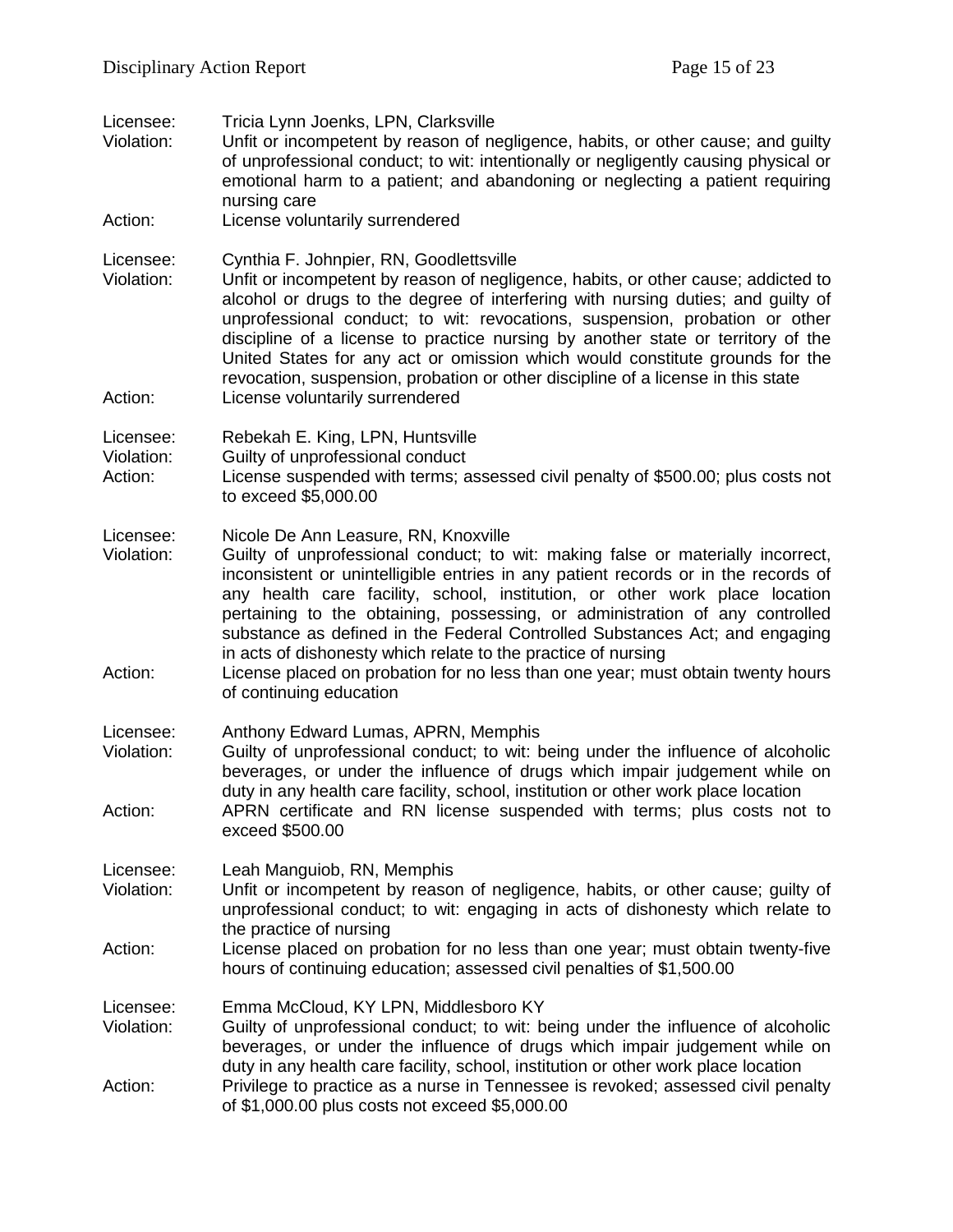Licensee: Cheri D. McCormick, RN, Cookeville

- Violation: Unfit or incompetent by reason of negligence, habits, or other cause; addicted to alcohol or drugs to the degree of interfering with nursing duties; and guilty of unprofessional conduct; to wit: the use of intoxicating beverage or the illegal use of any narcotic or dangerous drug while on duty in any health care facility, school, institution, or other work place location; being under the influence of alcoholic beverages, or under the influence of drugs which impair judgement while on duty in any health care facility, school, institution or other work place location; and engaging in acts of dishonesty which relate to the practice of nursing
- Action: License suspended with terms

Licensee: Renea L. Nagel-Terrell, APRN, Union City

Violation: Guilty of unprofessional conduct; to wit: engaging in acts of dishonesty which relate to the practice of nursing

Action: APRN certificate and RN license placed on probation for no less than two years; assessed civil penalty of \$1,000.00 plus costs not to exceed \$15,000.00

Licensee: Tanya Prentice, RN, Nesbit MS

- Violation: Guilty of unprofessional conduct; to wit: failure to maintain a record for each patient which accurately reflects the nursing problems and interventions for the patient and/or failure to maintain a record for each patient which accurately reflects the name and title of the nurse providing care; making false or materially incorrect, inconsistent or unintelligible entries in any patient records or in the records of any health care facility, school, institution, or other work place location pertaining to the obtaining, possessing, or administration of any controlled substance as defined in the Federal Controlled Substances Act; engaging in acts of dishonesty which relate to the practice of nursing
- Action: Privilege to practice as a nurse in Tennessee is revoked; plus costs not exceed \$5,000.00
- Licensee: Sherri Schmidt, RN, Maryville
- Violation: Guilty of a crime; guilty of unprofessional conduct; to wit: being under the influence of alcoholic beverages, or under the influence of drugs which impair judgement while on duty in any health care facility, school, institution or other work place location
- Action: License suspended with terms

Licensee: Barbara S. Shearer, RN, Memphis<br>Violation: Guilty of unprofessional conduct:

- Guilty of unprofessional conduct; to wit: failure to maintain a record for each patient which accurately reflects the nursing problems and interventions for the patient and/or failure to maintain a record for each patient which accurately reflects the name and title of the nurse providing care; and making false or materially incorrect, inconsistent or unintelligible entries in any patient records or in the records of any health care facility, school, institution, or other work place location pertaining to the obtaining, possessing, or administration of any controlled substance as defined in the Federal Controlled Substances Act Action: License placed on probation for no less than one year; must obtain twenty hours
- of continuing education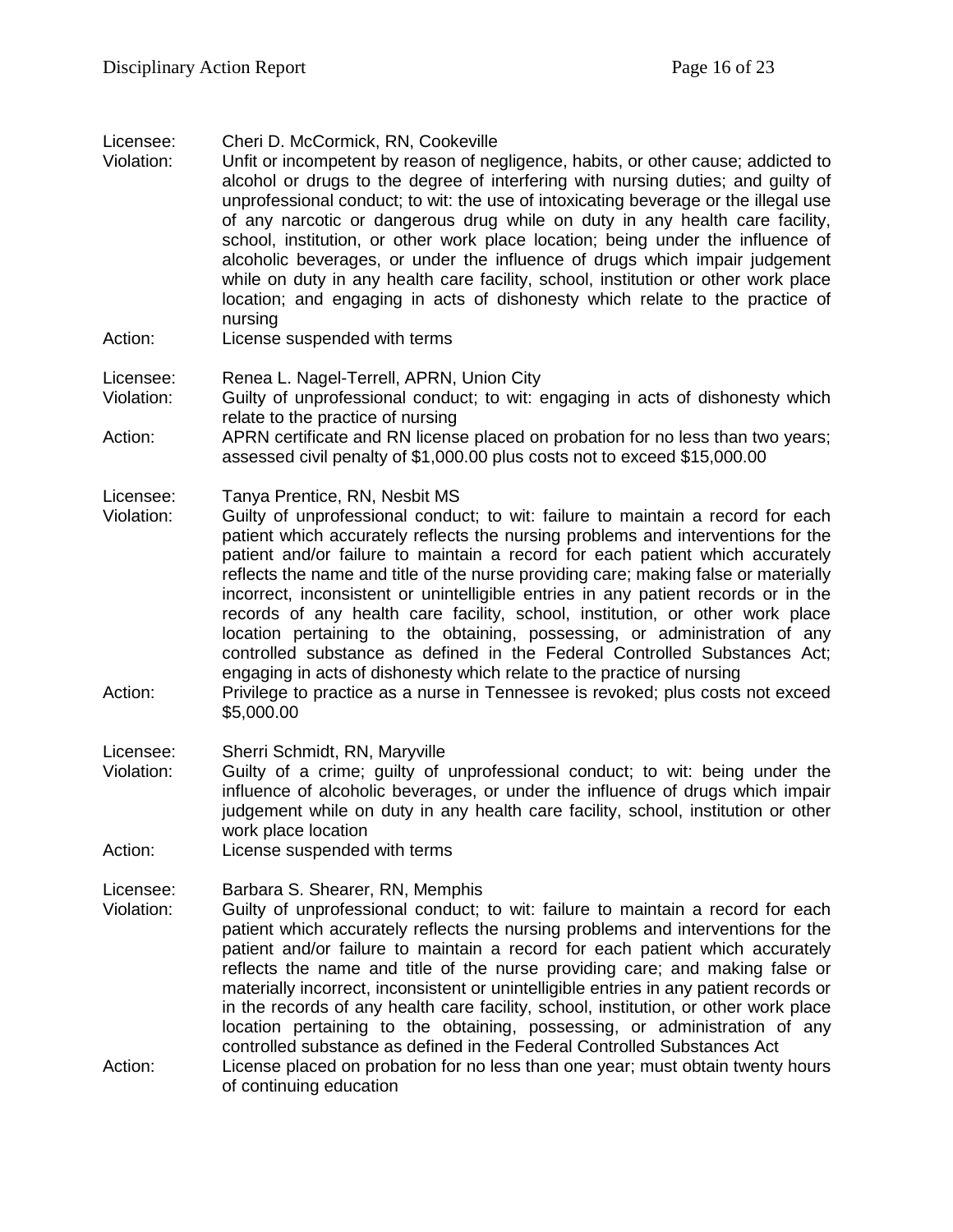Licensee: Kacie N. Sheets, RN, Fall Branch

- Violation: Unfit or incompetent by reason of negligence, habits, or other cause; addicted to alcohol or drugs to the degree of interfering with nursing duties; guilty of unprofessional conduct; to wit: failure to maintain a record for each patient which accurately reflects the nursing problems and interventions for the patient and/or failure to maintain a record for each patient which accurately reflects the name and title of the nurse providing care; making false or materially incorrect, inconsistent or unintelligible entries in any patient records or in the records of any health care facility, school, institution, or other work place location pertaining to the obtaining, possessing, or administration of any controlled substance as defined in the Federal Controlled Substances Act; unauthorized use or removal of narcotics, drugs, supplies, or equipment from any health care facility, school, institution, or other work place location; revocations, suspension, probation or other discipline of a license to practice nursing by another state or territory of the United States for any act or omission which would constitute grounds for the revocation, suspension, probation or other discipline of a license in this state; and engaging in acts of dishonesty which relate to the practice of nursing
- Action: License suspended with terms; plus costs not to exceed \$1,000.00

Licensee: Jerri Kendra Singleton, LPN, Tazewell

- Violation: Guilty of unprofessional conduct; to wit: engaging in acts of dishonesty which relate to the practice of nursing
- Action: License suspended with terms; plus costs in an amount not to exceed \$1,000.00
- Licensee: Kymberly L. Holm Sisk, RN, Lebanon
- Violation: Guilty of unprofessional conduct; to wit: abandoning or neglecting a patient requiring nursing care; and engaging in acts of dishonesty which relate to the practice of nursing
- Action: License reprimanded; assessed civil penalties in the amount of \$3,000.00; plus costs in an amount not to exceed \$500.00

Licensee: Angela L. Smith, RN, Jackson

- Violation: Unfit or incompetent by reason of negligence, habits, or other cause; addicted to alcohol or drugs to the degree of interfering with nursing duties; guilty of unprofessional conduct; to wit: making false or materially incorrect, inconsistent or unintelligible entries in any patient records or in the records of any health care facility, school, institution, or other work place location pertaining to the obtaining, possessing, or administration of any controlled substance as defined in the Federal Controlled Substances Act; unauthorized use or removal of narcotics, drugs, supplies, or equipment from any health care facility, school, institution, or other work place location; and engaging in acts of dishonesty which relate to the practice of nursing
- Action: License suspended with terms; suspension stayed; license placed on probation for no less than three years to run concurrent with TNPAP

Licensee: Alexis L. Smith, RN, Birmingham AL<br>Violation: Guilty of fraud or deceit in procuri

Guilty of fraud or deceit in procuring or attempting to procure a license to practice nursing; guilty of unprofessional conduct; to wit: revocations, suspension, probation or other discipline of a license to practice nursing by another state or territory of the United States for any act or omission which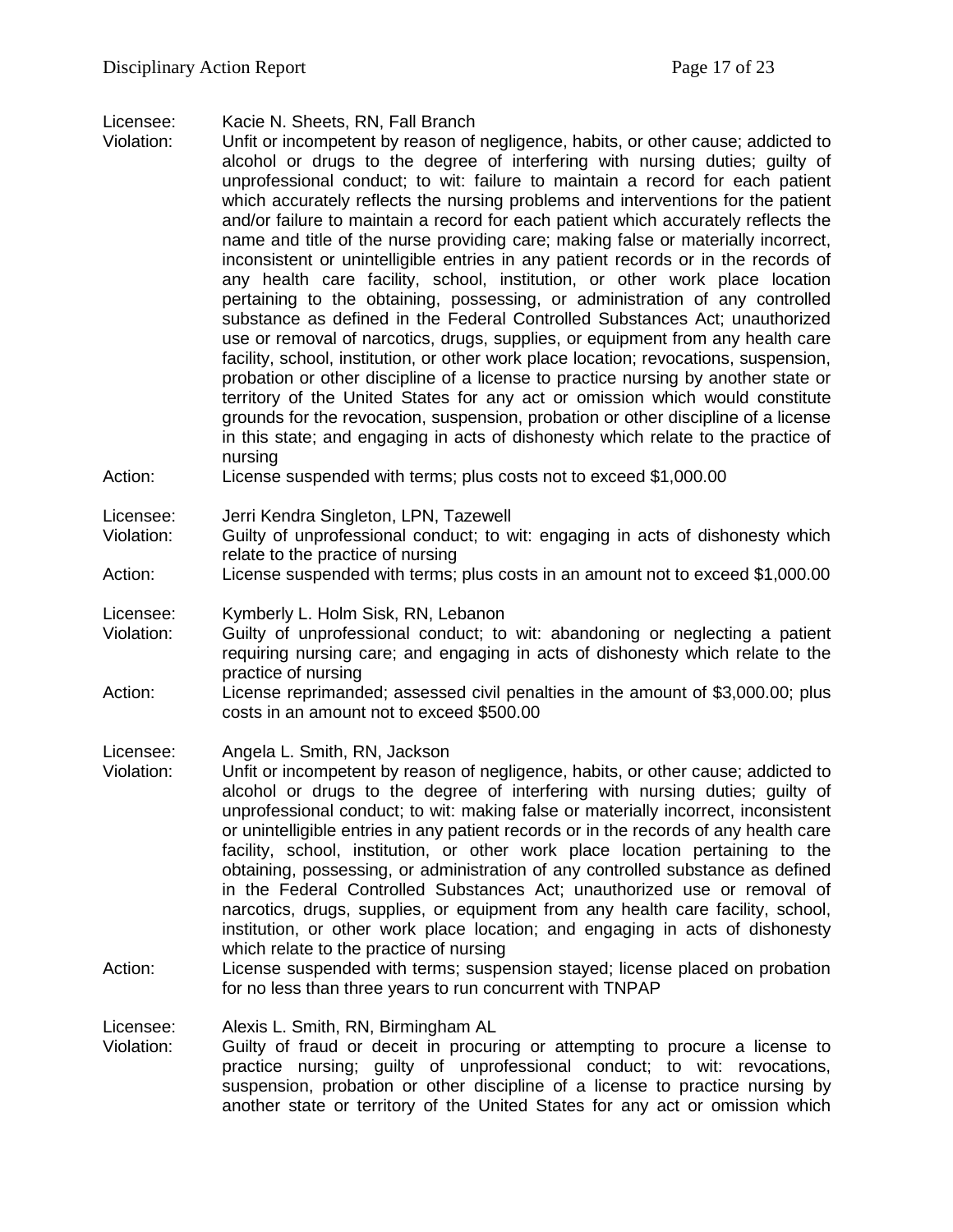would constitute grounds for the revocation, suspension, probation or other discipline of a license in this state; and engaging in acts of dishonesty which relate to the practice of nursing Action: License reprimanded; assessed civil penalty of \$300 Licensee: Lauren Michelle Smith, RN, Dyersburg Violation: Guilty of a crime; guilty of unprofessional conduct Action: License revoked; assessed civil penalties of \$1,500.00 plus costs not to exceed \$5,000.00 Licensee: Shakantayeni T. Scott Stewart (Kandice Scott Stewart), MS RN; AL RN; MT RN, Charlottesville VA Violation: Guilty of unprofessional conduct; to wit: failure to maintain a record for each patient which accurately reflects the nursing problems and interventions for the patient and/or failure to maintain a record for each patient which accurately reflects the name and title of the nurse providing care; making false or materially incorrect, inconsistent or unintelligible entries in any patient records or in the records of any health care facility, school, institution, or other work place location pertaining to the obtaining, possessing, or administration of any controlled substance as defined in the Federal Controlled Substances Act; unauthorized use or removal of narcotics, drugs, supplies, or equipment from any health care facility, school, institution, or other work place location; and engaging in acts of dishonesty which relate to the practice of nursing Action: Privilege to practice as a nurse in Tennessee is revoked; assessed civil penalties of \$4,000.00 plus costs not exceed \$5,000.00 Licensee: Patricia K. Tillis, RN, Nashville Violation: Addicted to alcohol or drugs to the degree of interfering with nursing duties; guilty of unprofessional conduct; to wit: engaging in acts of dishonesty which relate to the practice of nursing Action: License suspended with terms Licensee: Lauren Elise Tipps, RN, Hixson Violation: Guilty of unprofessional conduct; to wit: abandoning or neglecting a patient requiring nursing care; and being under the influence of alcoholic beverages, or under the influence of drugs which impair judgement while on duty in any health care facility, school, institution or other work place location Action: License suspended with terms; plus costs not to exceed \$500.00 Licensee: Angela G. Vaughn, LPN, Paris<br>Violation: Unfit or incompetent by reason Unfit or incompetent by reason of negligence, habits, or other cause; and guilty of unprofessional conduct; to wit: failure to maintain a record for each patient which accurately reflects the nursing problems and interventions for the patient and/or failure to maintain a record for each patient which accurately reflects the name and title of the nurse providing care Action: License reprimanded; must obtain ten hours of continuing education; must pay costs in an amount not to exceed \$500.00 Licensee: Hannah Ruth Watson, RN, Chattanooga Violation: Guilty of unprofessional conduct; to wit: engaging in acts of dishonesty which relate to the practice of nursing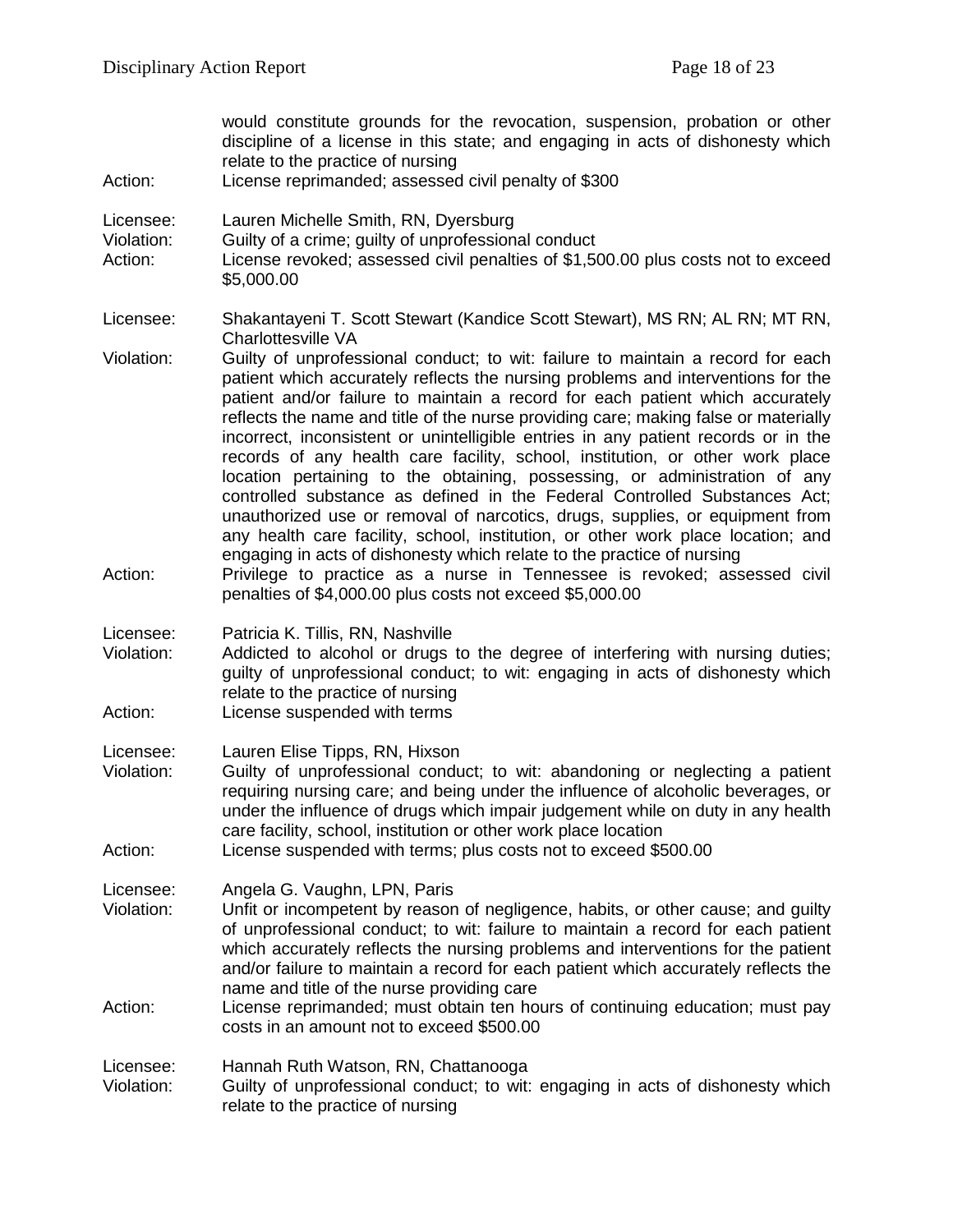Action: License suspended with terms

Licensee: Joanna L. Whitson, LPN, Dunlap<br>Violation: Unfit or incompetent by reason o

- Unfit or incompetent by reason of negligence, habits, or other cause; guilty of unprofessional conduct; to wit: failure to maintain a record for each patient which accurately reflects the nursing problems and interventions for the patient and/or failure to maintain a record for each patient which accurately reflects the name and title of the nurse providing care; unauthorized use or removal of narcotics, drugs, supplies, or equipment from any health care facility, school, institution, or other work place location; and engaging in acts of dishonesty which relate to the practice of nursing
- Action: License suspended with terms; assessed civil penalties of \$1,200.00

#### Licensee: Tiffany Wilbanks, MS RN, Burnsville MS

- Violation: Guilty of unprofessional conduct; to wit: failure to maintain a record for each patient which accurately reflects the nursing problems and interventions for the patient and/or failure to maintain a record for each patient which accurately reflects the name and title of the nurse providing care; and making false or materially incorrect, inconsistent or unintelligible entries in any patient records or in the records of any health care facility, school, institution, or other work place location pertaining to the obtaining, possessing, or administration of any controlled substance as defined in the Federal Controlled Substances Act
- Action: Privilege to practice in the State of Tennessee voluntarily surrendered; must cease and desist the practice of nursing the State of Tennessee
- Licensee: Marquita Lasha Williams, APRN, Memphis
- Violation: Guilty of unprofessional conduct; to wit: failing to report, through proper channels, facts known to the individual regarding incompetent, unethical or illegal practice of any health care provider
- Action: APRN certificate and RN license reprimanded; must obtain ten hours of continuing education

Licensee: Jessica L. Wilshire, LPN, Powell

- Violation: Unfit or incompetent by reason of negligence, habits, or other cause; addicted to alcohol or drugs to the degree of interfering with nursing duties; and guilty of unprofessional conduct; to wit: unauthorized use or removal of narcotics, drugs, supplies, or equipment from any health care facility, school, institution, or other work place location; and engaging in acts of dishonesty which relate to the practice of nursing
- Action: License suspended with terms; assessed civil penalties of \$400.00 plus costs not to exceed \$1,000.00

Licensee: Mary Jo Winberry, LPN, Brighton

- Violation: Guilty of unprofessional conduct; to wit: unauthorized use or removal of narcotics, drugs, supplies, or equipment from any health care facility, school, institution, or other work place location; and refusing to submit to a drug test or testing positive for any drug on any government or private sector preemployment, or employer-ordered confirmed drug test
- Action: License suspended with terms plus costs not to exceed \$500.00

Licensee: Vanessa Emily Wright, RN, 220894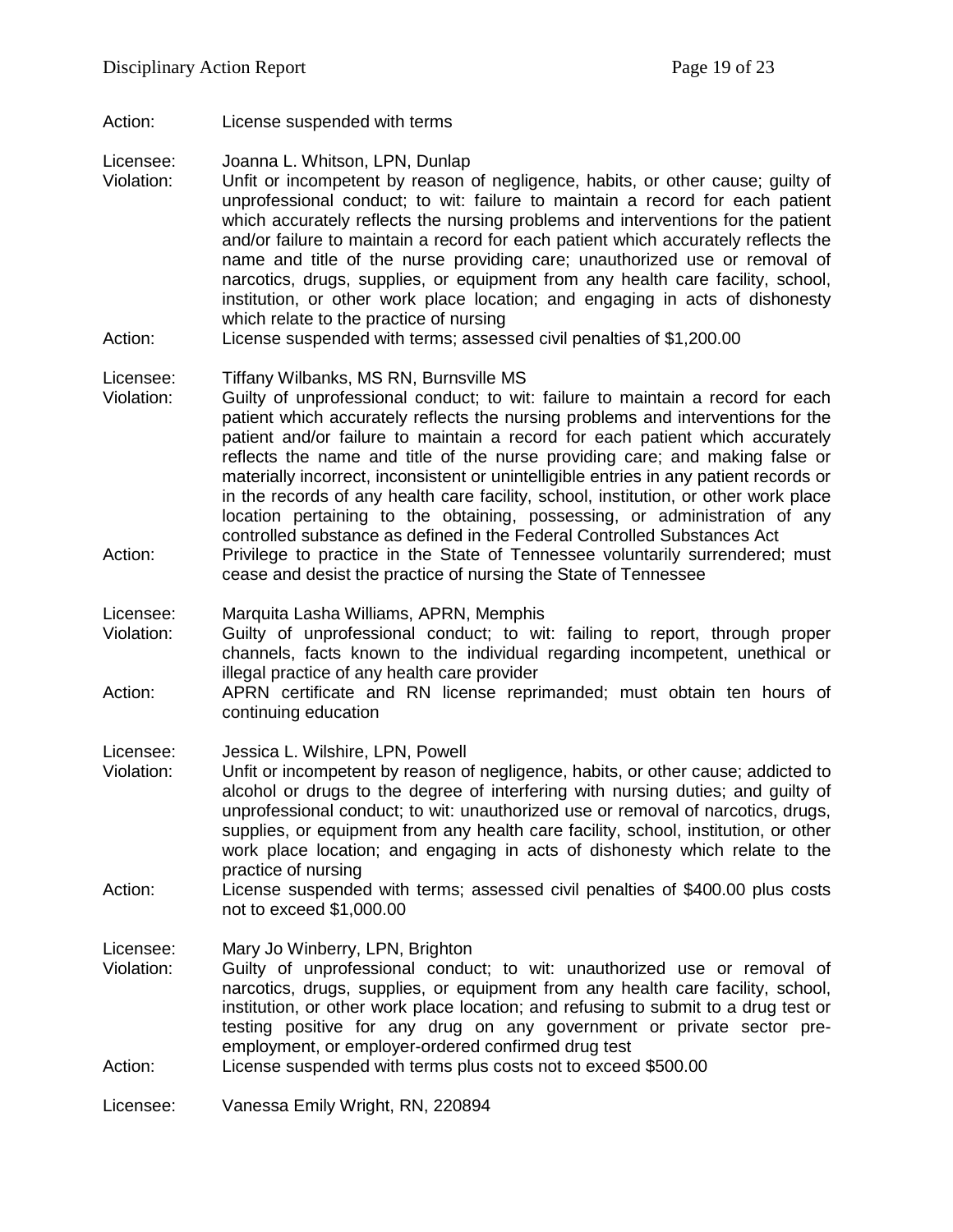Violation: Guilty of unprofessional conduct; to wit: intentionally or negligently causing physical or emotional harm to a patient; revocations, suspension, probation or other discipline of a license to practice nursing by another state or territory of the United States for any act or omission which would constitute grounds for the revocation, suspension, probation or other discipline of a license in this state; violating confidentiality of information or knowledge concerning the patient, except when required to do so by a court of law; and engaging in acts of dishonesty which relate to the practice of nursing

Action: License placed on probation with terms for no less than one year

Licensee: Britni C. Young, LPN, Dyersburg

- Violation: Guilty of a crime; unfit or incompetent by reason of negligence, habits, or other cause
- Action: License revoked; assessed civil penalties of \$500.00 plus costs not to exceed \$5,000.00

## **BOARD OF OSTEOPATHY**

#### Licensee: Daniel Bercu, DO, Brentwood

- Violation: Guilty of unprofessional, dishonorable or unethical conduct. Dispensing, prescribing or otherwise distributing any controlled substance or any other drug not in the course of professional practice, or not in good faith to relieve pain and suffering or not to cure an ailment, physical infirmity or disease. It shall be a prima facie violation...for a physician to prescribe or dispense any drug to any individual, whether in person or by electronic means or over the Internet or over telephone lines, unless the physician, or his/her licensed supervisee pursuant to appropriate protocols or medical orders, has first done and appropriately documented, for the person to whom a prescription is to be issued or drugs dispensed, all of the following: Performed an appropriate history and physical examination; and made a diagnosis based upon the examinations and all diagnostic and laboratory tests consistent with good medical care; and formulated a therapeutic plan, and discussed it, along with the basis for it and the risks and benefits of various treatments options, a part of which might be the prescription or dispensed drug, with the patient; and insured availability of the physician or coverage for the patient for appropriate follow-up care. Duty to Create and Maintain Medical Records-As a component of the standard of care and of minimal competency a physician must cause to be created and cause to be maintained a medical record for every patient for whom he or she, and/or any of his or her professionally licensed supervisees, performs services or provides professional consultation.
- Action: License reprimanded; assessed civil penalty of \$1,800.00 plus costs not to exceed \$2,000.00

#### **BOARD OF PHYSICAL THERAPY**

| Licensee:  | Janet Jobe Byers, PT, Brentwood                                         |
|------------|-------------------------------------------------------------------------|
| Violation: | Failed to timely renew her license and practiced on an expired license. |
| Action:    | Agreed Citation; assessed with civil penalty of \$1,000.00              |
| Licensee:  | Jennifer C. Williams, PT. Evensville                                    |

Violation: Practicing as a physical therapist or working as a physical therapist assistant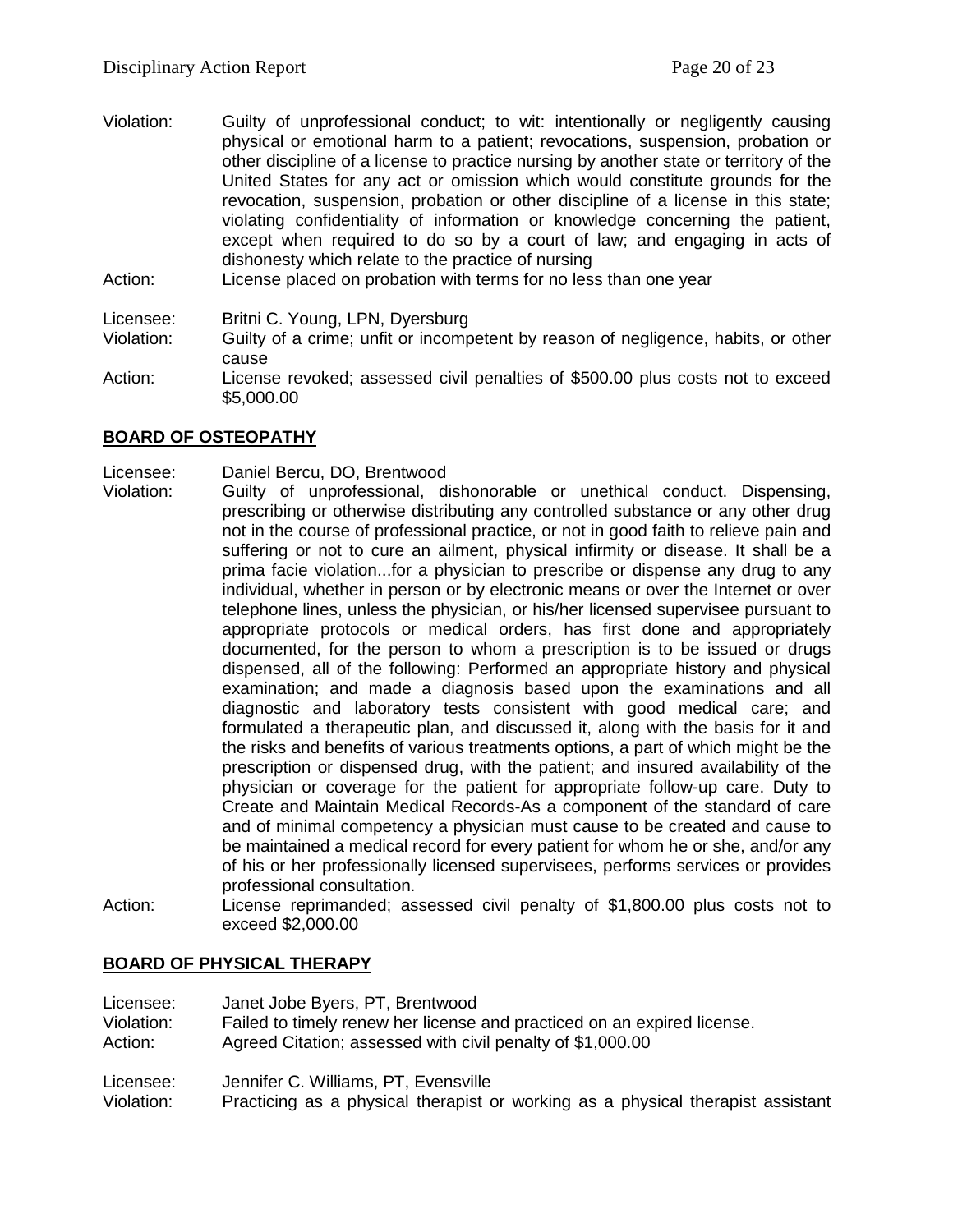when physical or mental abilities are impaired by the use of controlled substances, other habit forming drugs, chemicals or alcohol. Failing to adhere to standards of ethics of the physical therapy profession.

Action: License Suspended with terms; assessed civil penalty of \$500.00 plus costs not to exceed \$1,000.00

#### **BOARD OF VETERINARY MEDICAL EXAMINERS**

- Licensee: Daniel C. Woodard, DVM, Crossville
- Violation: Willful or repeated violation of any provisions of this chapter or any rules of the board; Fraud, deception, misrepresentation, dishonest or illegal practices in or connected with the practice of veterinary medicine in any of its branches, and; unprofessional or unethical conduct or engaging in practices in connection with the practice of veterinary medicine that are in violation of the standards of professional conduct as defined in this section or prescribed by the rules of the board; and conduct reflecting unfavorably upon the profession of veterinary medicine.

Action: Assessed civil penalty of \$6,000.00 plus costs of the cause.

Licensee: Janessa Caldwell, DVM, Hernando, MS

Violation: Failure to properly maintain sufficient continuing education credits.

Action: Agreed Citation; assessed civil penalty of \$1,000.00

#### **PAIN MANAGEMENT CLINIC**

Licensee: Samson K. Orusa, MD, PC, Clarksville

Violation: Medical director of a pain management clinic shall; ensure that, in the event that the medical director for the clinic is unable to fulfill his or her duties on a temporary basis because of illness, vacation, or unavailability, there is an alternate or substitute medical director meeting the same qualifications as a medical director…medical director of a pain management clinic shall establish quality assurance policies and procedures, which, at a minimum, include, but are not limited to: documentation of the background, training, licensure and certifications for all pain management clinic staff providing patient care; a written drug screening policy and compliance plan for patients to include random urine drug screening as clinically indicated, but at a minimum, upon each new admission and once every six months thereafter; use of substances abuse risk assessment tools upon new patient admission and periodic review or reassessment; evaluating and monitoring the quality and appropriateness of patient care, the methods of improving patient care as well as identifying and correcting deficiencies, and the opportunities to improve the clinic's performance and quality of care; medication counts for any controlled substances prescribed by the clinic to the clinic's patients; use of patient agreements and periodic review of such agreements; health care provider access to and review of patient information contained in the controlled substance monitoring database…as clinically indicated, but at a minimum upon each new admission and once every 6 months thereafter; documentation of requests for records from other health care providers. A medical director of a pain management clinic shall establish written policies and procedures to assure patient access to their medical records and continuity of care should the pain management clinic close. The medical director shall ensure that each health care provider employed by or working at a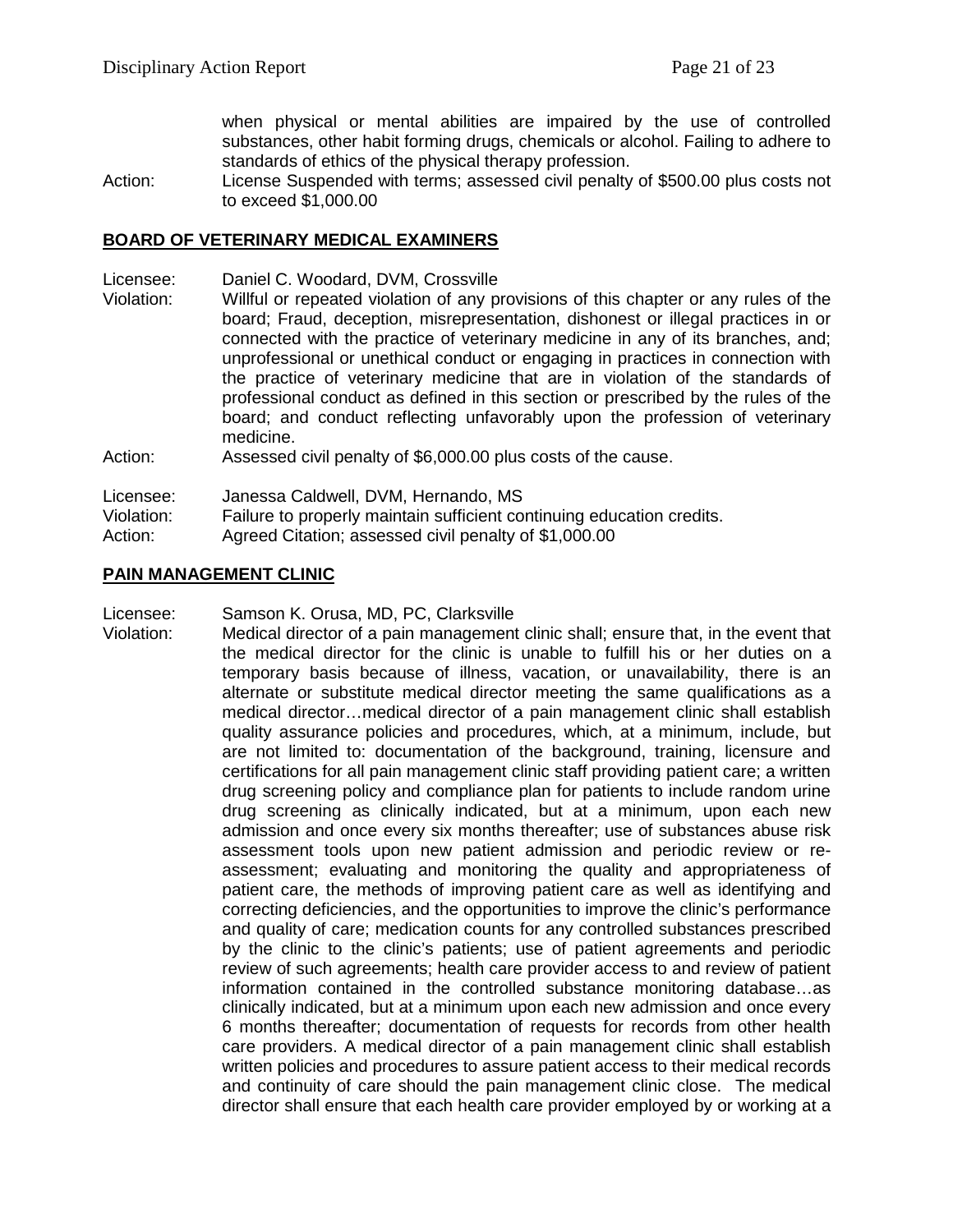certified pain management clinic shall maintain complete and accurate medical records of patient consultation, examination, diagnosis and treatment, which shall include, but not be limited to the following: patient medical history; physical examination; diagnostic, therapeutic, and laboratory results; evaluations and consultations; treatment objectives; documentation of informed consent and discussion of risks and benefits of treatment provided; treatments and treatment options; medications prescribed (including date, type, dosage and quantity prescribed); instructions and agreements; periodic reviews: reason for prescribing or dispensing more than a 72 hour dose of controlled substances for the treatment of chronic nonmalignant pain; a notation indicating whether the controlled substances monitoring database had been accessed for a particular patient; copies of records, reports, or other documentation obtained from other health care providers; results of urine drug screens to be performed as a clinically indicated, but at a minimum upon each new admission and once every 6 months thereafter.

Action: License to be surrendered, same as revoked (09/14/18) assessed costs of the cause not to exceed \$16,000.00.

## **ABUSE REGISTRY**

| Name:       | <b>Thomas Hunter Burchell</b> |
|-------------|-------------------------------|
| Abuse:      | Physical                      |
| Profession: | <b>Direct Support Staff</b>   |
| Name:       | Depresit Bailey               |
| Abuse:      | Sexual                        |
| Profession: | <b>Direct Support Staff</b>   |
| Name:       | Cierra Laporsha Crisp         |
| Abuse:      | <b>Physical/Neglect</b>       |
| Profession: | Unknown                       |
| Name:       | Simeon Nyabi Donmon           |
| Abuse:      | Theft/Misappropriation        |
| Profession: | Caregiver                     |
| Name:       | Julius Southall               |
| Abuse:      | Theft/Misappropriation        |
| Profession: | CNA (Revoked)                 |
| Name:       | Tyshaia Najoyce O'Neal        |
| Abuse:      | Physical                      |
| Profession: | CNA (Revoked)                 |
| Name:       | Dawn Marie Ahlgren            |
| Abuse:      | <b>Financial Exploitation</b> |
| Profession: | <b>Not Provided</b>           |
| Name:       | Zakaia Appleton               |
| Abuse:      | Neglect                       |
| Profession: | <b>Direct Support Staff</b>   |